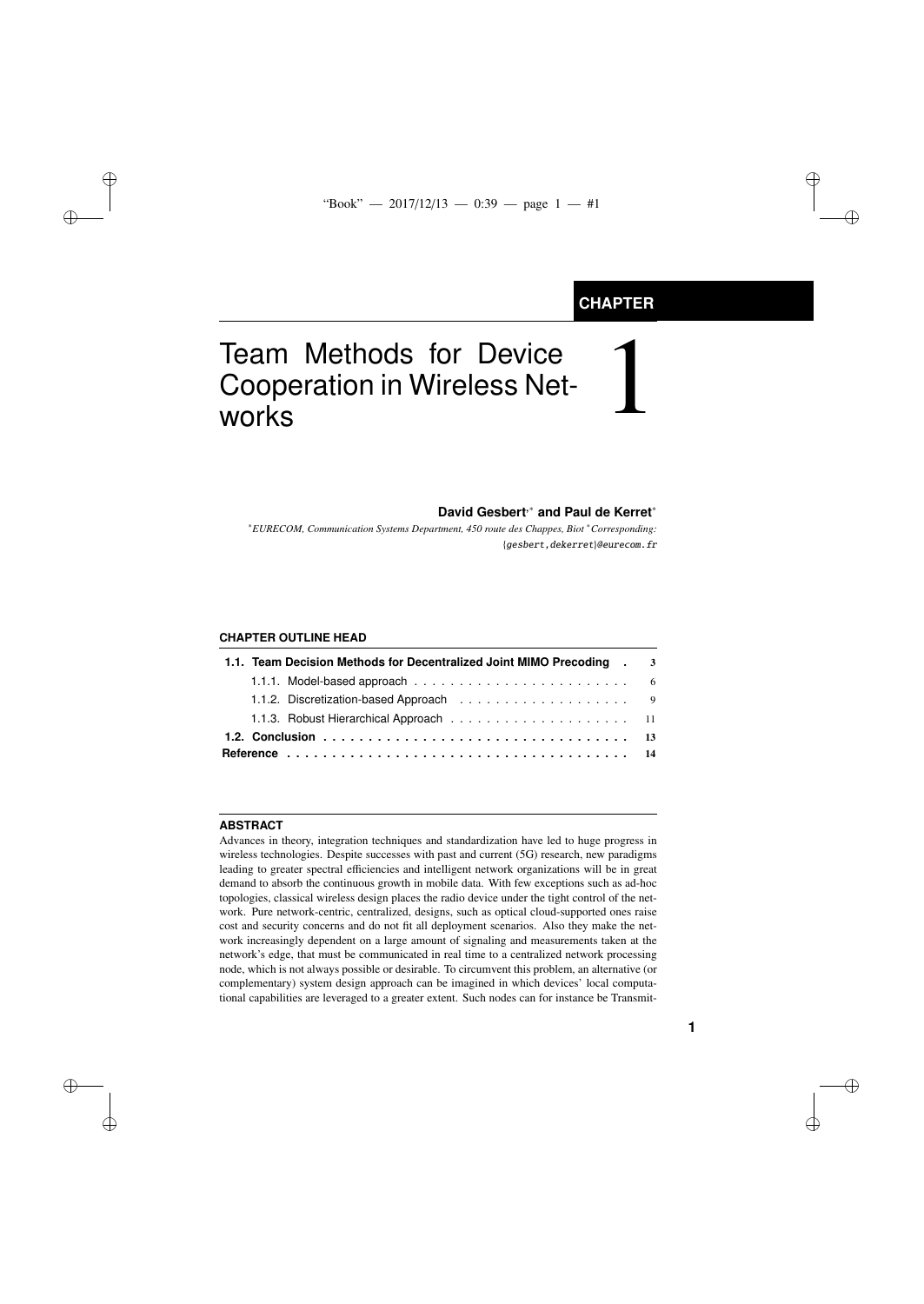## "Book" — 2017/12/13 — 0:39 — page  $2 - #2$

 $\oplus$ 

 $\oplus$ 

✐

✐

# **2 CHAPTER 1** Chapter Title

#### Table 1.1 Summary of notations

| Notation                        | Description                                                     |
|---------------------------------|-----------------------------------------------------------------|
| <b>TD</b>                       | <b>Team Decision</b>                                            |
| DM                              | <b>Decision Maker</b>                                           |
| <b>CSI</b>                      | <b>Channel State Information</b>                                |
| <b>IS</b>                       | <b>Information Structure</b>                                    |
| <b>DHIS</b>                     | Deterministic Hierarchical Information Structure                |
| <b>SHIS</b>                     | <b>Stochastic Hierarchical Information Structure</b>            |
| TX                              | Transmitter                                                     |
| RX                              | Receiver                                                        |
| $\boldsymbol{n}$                | Number of decision makers                                       |
| $U(\bullet)$                    | Joint utility function                                          |
| $\boldsymbol{h}$                | Channel state                                                   |
| $\hat{h}^{(j)}$                 | Estimate of the channel state at node j                         |
| $\overline{w^{(j)}(\bullet)}$   | Decision function at node $j$                                   |
| K                               | Number of users                                                 |
| $R(\bullet)$                    | Sum rate                                                        |
| $Q(\bullet)$                    | Quantizer                                                       |
| $\Sigma_i$                      | CSI noise covariance matrix at TX $j$                           |
| $\rho^{(j,j')}$                 | Correlation factor between the CSI noise at TX $j$ and TX $j'$  |
| $\mathcal{N}_{\mathbb{C}}(0,1)$ | Standard Gaussian distribution with zero mean and unit variance |

ters (TXs) trying to coordinate in view of suppressing mutual interference or more generally cooperate in order to maximize a network-level performance. While such wireless nodes are cooperative, they typically act in the face of uncertain (noisy) system/channel state information affecting their own measurements as well as the measurements at other nodes. In addition to measurement noise, decision making is also hindered by limited information exchange capabilities between the nodes. Such impairments prevent perfect coordination and call for robust algorithms.

Deriving the optimal transmission decisions (so-called Team Decisional (TD) methods) at each node under such decentralized information scenario is a difficult problem with interesting connections to fundamental information theoretic, control, signal processing and learning problems. In this chapter we provide a general formulation for TD methods for device cooperation in wireless networks. We introduce relevant decentralized information models and classes of decision making solutions. We illustrate these various approaches through the prism of one specific example, namely the problem of decentralized MIMO beamforming (precoding) in wireless networks.

**Keywords:** Decentralized systems, Distributed optimization, Coordination, Wireless networks, Team decision theory, MIMO, Beamforming

 $\oplus$ 

✐

✐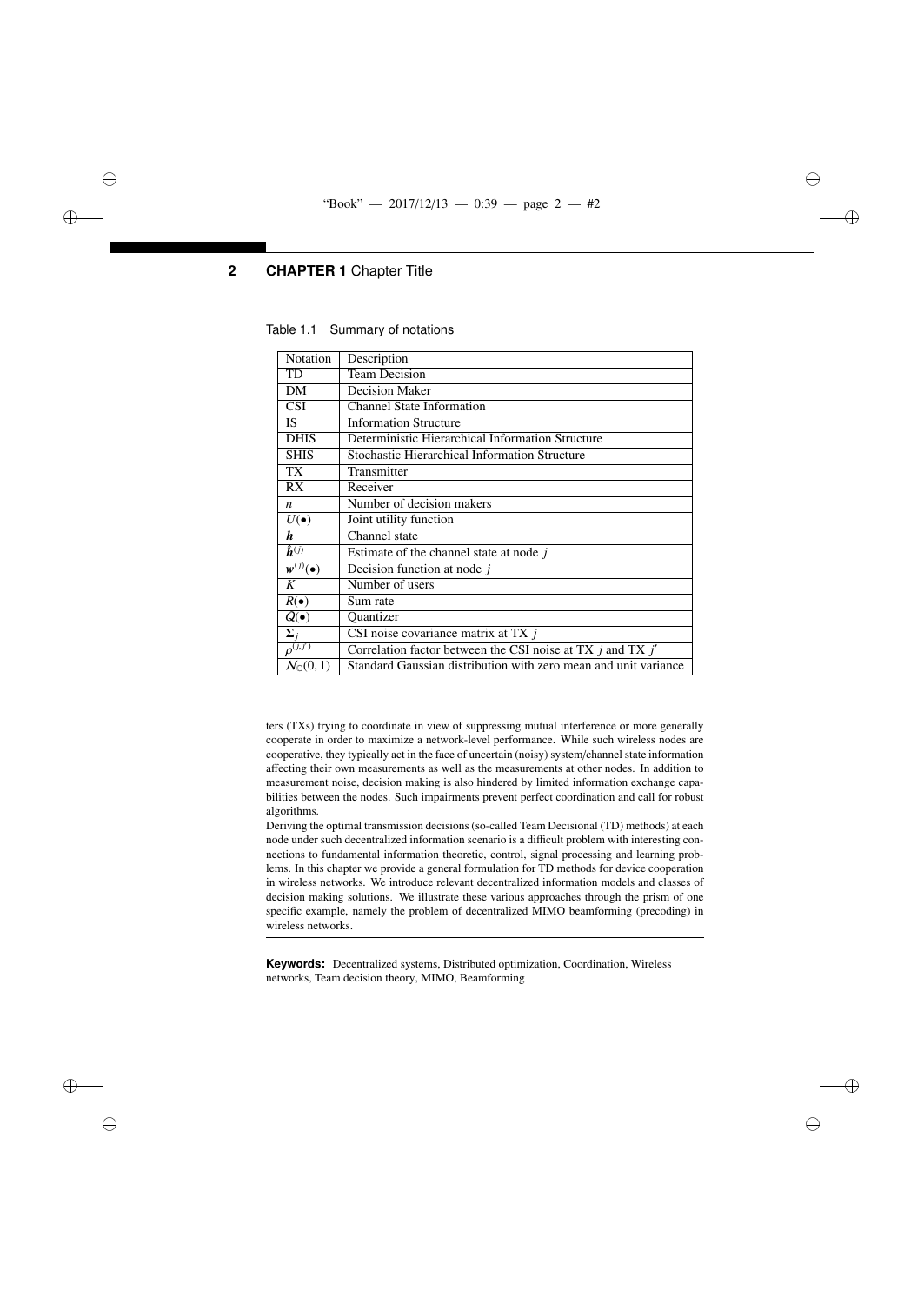#### "Book" —  $2017/12/13$  — 0:39 — page 3 — #3

### **1.1** Introduction **3**

✐

✐

✐

✐

# **1.1 INTRODUCTION**

✐

✐

✐

✐

# **1.1.1 DEVICE CENTRIC NETWORK OPTIMIZATION**

Tens of billions of machines (sensors, robots, computers, tablets, cars,..) are expected to be connected to the wireless internet within the next five to ten years. In the face of such an unprecedented demand, future mobile networks must deliver on a large number of criteria, such as improved spectral efficiencies, reduced latencies, better and more consistent throughput experience in the cell, as well as extended battery life. From a networking point of view, operators will require highly flexible backhaul architectures that can adapt to large fluctuations in the traffic patterns while maintaining and OPEX (including energy) costs low.

Infrastructure-centric designs have been and –to a large extent– still are the prevailing paradigm in wireless cellular systems such as 4G and 5G. Under this framework, network control and resource optimization tasks are deferred to the infrastructure or *cloud*. One should note the easier path to global network management which stems from such a centralized nature of computations. Nevertheless, pure networkcentric designs relying on optical-supported mobile clouds currently envisioned for 5G are powerful yet expensive solutions that come with their own technical and security limitations. Finally, due to cost concerns and the possible lack of efficient pre-existing infrastructures, such designs are difficult to implement precisely in those developing markets where universal broadband access could make the biggest difference. In such cases, the quicker, cheaper installation of heterogeneous wireless networks with less stringent requirement on backhaul communications is appealing. In developed user markets and elsewhere, the use of flying radio access networks, with base stations carried by autonomous drones [1, 2], can provide for an ultra-flexible deployment of network coverage where and when it is needed the most (hot-spots, concerts, sport events) or also help first responders with connectivity needs in disaster recovery scenarios. In all these examples, there is interest in designing a network of devices that can mutually cooperate or self-organize without the help of a centralized architecture and backhaul. Instead, devices should leverage local computing, communication and memory capabilities to interact directly so as to help provide the best service possible. Such a device-centric paradigm renders necessary a system protocol architecture where direct communication between devices (D2D) is made possible.

The notion of cooperation have been heavily studied in the context of wireless network as a tool to extend coverage, improve spectral efficiency, battery autonomy, or manage the interference that stems from frequency reuse [3]. As an example, so-called Coordinated Multi-Point Transmission methods have been proposed for inclusion in the 3GPP standards which feature cooperation algorithms between neighboring base stations based on combinations of multi-user MIMO, power control, and advanced resource allocation methods. Such methods are typically studied under a centralized framework enabled by the so-called Cloud RANs where wire-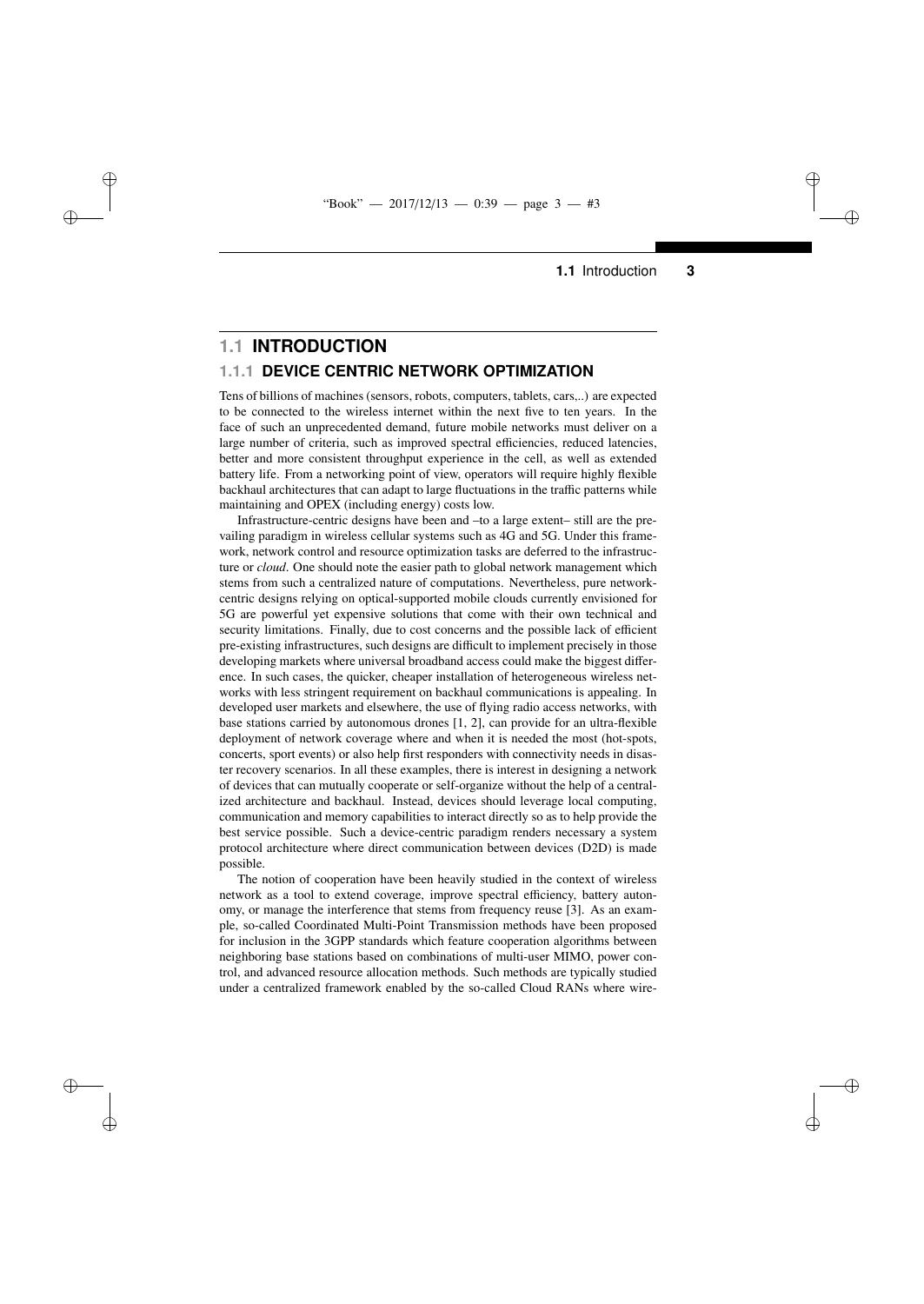✐

✐

✐

### **4 CHAPTER 1** Chapter Title

 $\oplus$ 

✐

✐

✐

less devices at the edge (terminals, base stations) push their observed data into an optical-backhaul supported cloud where servers run optimization algorithms before optimum decisions are sent back to edge devices for application. Interestingly, the application of such cooperations concepts in a device-centric setup has so far been mostly open, due to the challenge posed by the lack of reliable centralized channel state information in such settings.

# **1.1.2 COOPERATION WITH DECENTRALIZED INFORMATION**

In device-centric architectures, wireless devices located at the edge of the network are recast as autonomous agents. These agents run decentralized algorithms that are designed to maximize a global network performance metric, e.g., the average sum throughput or the total user capacity under outage constraints, or minimizing latency towards accessing data contents, to name a few examples. Decentralized decision algorithms are needed so as to guide the devices in their choice of transmission parameters such as power levels, beam design, time frequency resource utilization, routing path, etc. In principle, the coordinated decisions across neighboring devices help overall system performance. A salient feature of device-centric coordination, however, is the lack of reliable observed data (channel measurements, signal to noise ratios,..) at each decision making device and the need to build some robustness with respect to this imperfect knowledge. In particular, an agent must make a transmission parameter decision on the basis of mostly local information, which often takes the form of a noisy and partial estimate of the global system state. Furthermore, devices have limited capability to communicate to each other. This prevents the full sharing (centralization) of system state estimates between the agents. Inevitably, a loss is to be expected in any decentralized setting when compared to the solution that would be obtained in a fully centralized setting with ideal backhaul links. The purpose and challenge behind robust device-centric coordination is exactly to minimize this loss.

Here, the device communication and decision-making capability is geared at enabling a *collective network-friendly intelligence*. As such, these smart devices differ profoundly from previously studied problem in cooperative wireless networks such as those related to frequency agile cognitive radios or (ad-hoc) user mobile relaying. The emphasis on the *network utility* and the taking into account of finite *rate and latency constraints* for inter-device communications also differs sharply from classical device cooperation studies, using ,e.g. , iterative game theoretic approaches [4, 5, 6], although useful connections can be made. More precisely, in our setting, the Decision Makers (DMs) are not conflicting with each other as in a conventional game theoretic sense. In fact it is the decentralized (and noisy) nature of the observed data, based upon which the decisions are made, which hampers the full coordination as opposed to the egoistic nature of the device itself. The theoretical roots behind device-centric coordination are found in the field of Bayesian Game with incomplete information [7] as well as the so-called *team decision theory* [8]. We should however raise to the reader's attention the fact that most of the line of work dealing with the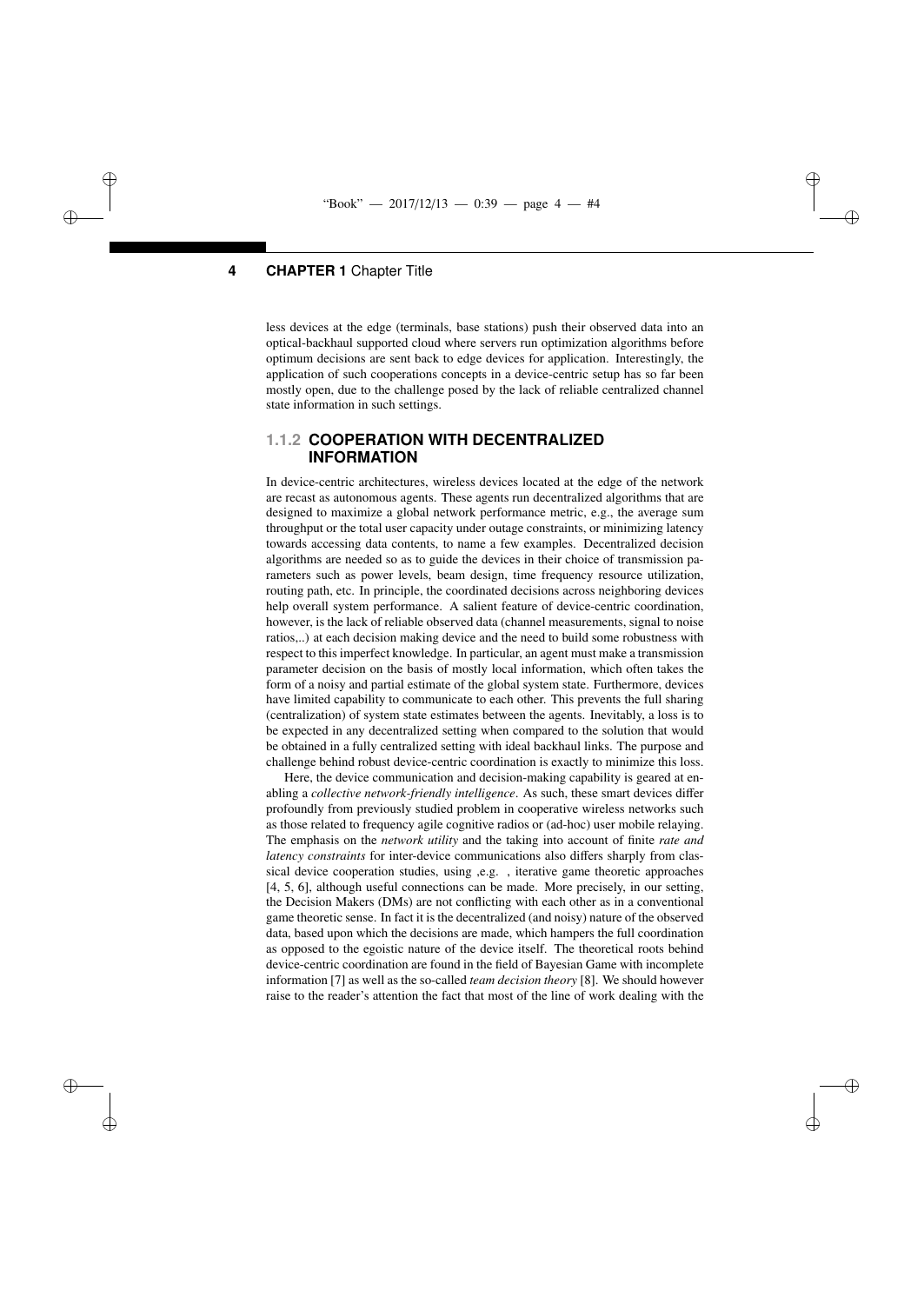#### **1.2** Team Decisions Framework **5**

✐

✐

✐

✐

use of game theoretic approaches in decentralized wireless resource allocation problems is related to trying to converge to a game equilibrium via an iterative algorithm. Each such iteration entails a new observations of some utility or price, allowing the players to ultimately converge towards a coordinated decision state. In contrast this work focuses on latency-constrained applications which require robust *single-shot* (Bayesian) decision algorithms.

# **1.1.3 CHAPTER ORGANIZATION AND OBJECTIVES**

✐

✐

✐

✐

This chapter is meant as a brief overview of the challenges and promises related to device centric coordination with application to future wireless networks, especially such networks that will feature one or more decentralized components, i.e. not fully relying on the Cloud-RAN implementation. We first formulate a large class of optimization problems, denoted as "Team Decision (TD) problems", which are well adapted to the context of device-centric coordination. Such problems are hard to crack in their widest generality, as can be inferred from the classical literature on decentralized control [8]. Nevertheless, we point out how the solution to a decentralized coordination problem (and its complexity) critically depends on the associated *Information Structure (IS)*. The latter describes in quantifiable terms the nature and quality of the observations made locally at each Decision Maker (DM) and how such local information relates to the true global system state (correlation or noise level). Wireless networks have the advantage that their design is under human control, hence the IS can be shaped in one of many possible ways, for instance by tuning quantization parameters and feedback rates. Key examples of IS designs are highlighted with their advantages towards the construction of coordination algorithms. In the second part of the chapter, we turn to the application of robust TD methods to the problem of decentralized MIMO precoding in wireless networks. Through the prism of this example, we show various strategies for deriving robust algorithms, several of which are rooted in the principle of exploiting approximation models and/or discretization of the observation and decision spaces. Numerical results highlight the benefits of robust coordination over naive coordination or lack of coordination.

# **1.2 TEAM DECISIONS FRAMEWORK**

# **1.2.1 GENERAL FORMULATION OF TEAM DECISION**

We give here a general formulation for a TD problem for application in a large class of device-centric wireless coordination scenarios. The decentralized network of devices as defined as follows. A network of *n* Decision Makers (DM) is considered. In some examples of interest here, the DMs are wireless TXs which seek to optimize one (or possibly several) transmission parameters. We assume the *n* decisions couple into a resulting network performance index which is defined below. The decision space at the  $k$ -th DM is  $d_k$  dimensional and can cover a variety of domains such as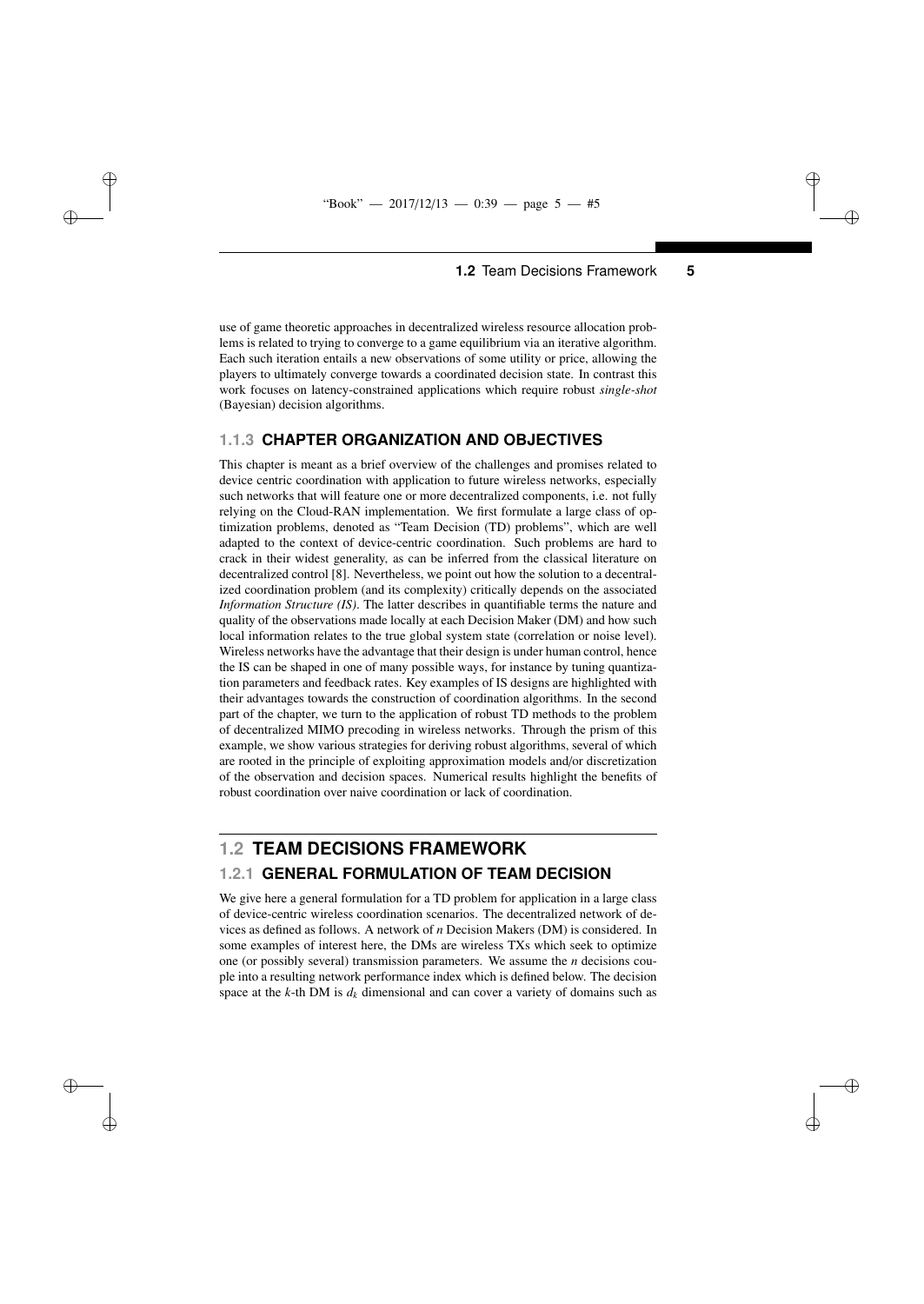### **6 CHAPTER 1** Chapter Title

the selection of a power level, a beam in a continuous or discrete grid of beams, usage of a time-frequency resource unit, a message destination (for point to multi-point networks), and many more. The general TD problem can be formulated as follows

$$
\left(w_1^{\star},\ldots,w_n^{\star}\right)=\underset{w_1,\ldots,w_n}{\operatorname{argmax}}\mathbb{E}_{h,\hat{h}^{(1)},\ldots,\hat{h}^{(n)}}\left[U\left(\boldsymbol{h},w_1(\hat{\boldsymbol{h}}^{(1)}),\ldots,w_n(\hat{\boldsymbol{h}}^{(n)})\right)\right]
$$
(1.1)

✐

✐

✐

✐

where

- $h \in \mathbb{C}^m$  is the state of the system. For instance for a wireless network with *n* single antenna Transmitters (TXs), *K* single antenna Receivers (RXs) in a flatfading propagation scenario, the *instantaneous* system (channel) state is characterized by a random channel matrix of size  $K \times n$ , or equivalently a vector of  $m = K \cdot n$  coefficients.
- $\hat{h}^{(j)} \in \mathbb{C}^m$  is the *local* estimate of the system state *h* which is available at the *j*-th DM.
- $w_j: \mathbb{C}^m \to \mathcal{A}_j \subset \mathbb{C}^{d_j}$  is the strategy (or policy) adopted by the *j*-th DM. Note that the decision is made to be purely a function of what is locally observed by the *j*-th DM. Hence for an instantaneous observation  $\hat{h}^{(j)}$ , the decision is  $w_j(\hat{h}^{(j)})$ .
- $U: \mathbb{C}^m \times \Pi_{j=1}^n \mathbb{C}^{d_j} \to \mathbb{R}$  is the global network *utility* (e.g. throughput) resulting from the policy adopted by the devices.
- $p_{h,\hat{h}^{(1)},..., \hat{h}^{(n)}}$  is the *joint probability distribution* of the true system state and all local estimates. Hence  $\mathbb{F}$   $\hat{h}$   $\hat{h}$  and  $\hat{h}$  refers to the expectation operator under the local estimates. Hence  $\mathbb{E}_{h,\hat{h}^{(1)},\dots,\hat{h}^{(n)}}$  refers to the expectation operator under the ioint probability rule  $P_{\text{max}}(x)$ . joint probability rule  $p_{h,\hat{h}^{(1)}, \dots, \hat{h}^{(n)}}$ .

Note that while (1.1) describes a decentralized policy search, the centralized design case is simply a particular case where  $\hat{h}^{(j)} = \hat{h}^{(1)}, \forall j = 2, ..., n$ .<br>There are several reasons which intuitively explain the dec

There are several reasons which intuitively explain the decentralized and noisy nature of state information which underpins (1.1). First, devices typically have limited sensing and feedback capabilities. They can also be mobile with individual velocities, which tends to add varying levels of outdating to the collected information. Finally, direct exchange of channel state information between devices does not come for free, or if it does the latency related to exchange may induce further outdating to the Channel State Information (CSI), making the CSI degradation fundamentally *device dependent*.

# **1.2.2 STATIC VERSUS SEQUENTIAL POLICY DESIGN**

The TD formulation (1.1) refers to a *static* setting where each of the *n* DMs designs a policy in order to optimally coordinate with other DMs in the Bayesian sense on the basis of a unique noisy observation of the system state. As predicted by coordination theoretic analysis [9], coordination performance is ultimately limited by the mutual correlation between observations  $\hat{h}^{(1)}, \ldots, \hat{h}^{(n)}$  and the correlation between<br>these estimates and the true state **h**. The coordination setup in (1.1) precludes exthese estimates and the true state *h*. The coordination setup in (1.1) precludes explicit interaction between devices, i.e. no further exchange of information (local estimates or intermediate decisions) is allowed between the devices, an hypothesis that

✐

✐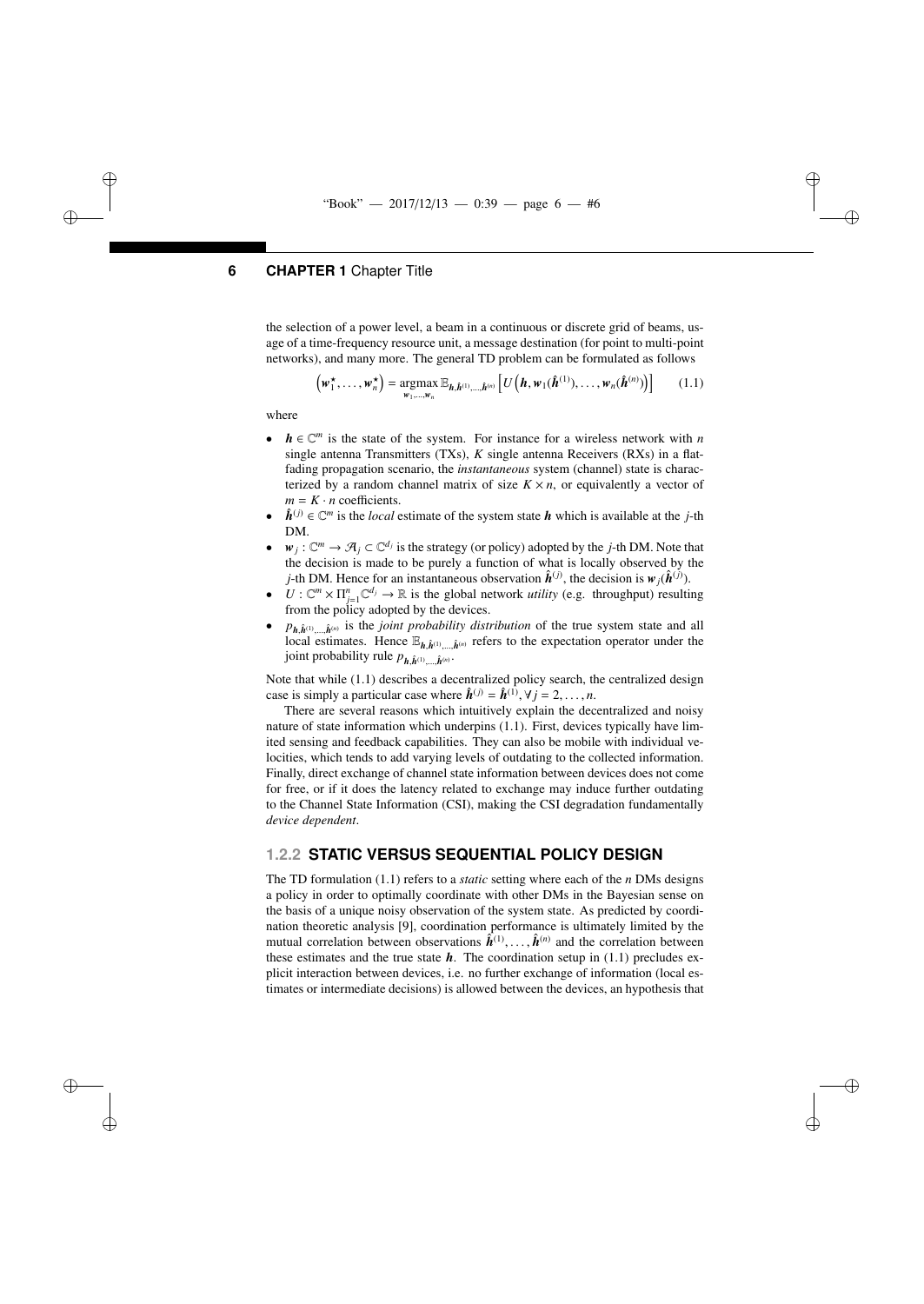#### **1.2** Team Decisions Framework **7**

✐

✐

✐

✐

is consistent with low latency application scenarios. In some cases, the low latency condition can be relaxed and multiple rounds of information exchanges are assumed between DMs. This opens the door to family of so-called *sequential* decision algorithms whereby a device can optimize its policy as a function of messages received from other DMs in the previous round. Eventually and under mild conditions, the algorithm will converge towards a solution near to that obtained in the centralized case and rates of convergence can be analyzed. The rest of this chapter is focused on static (single shot) decision making but the reader is referred to [10, 11] for an overview of distributed optimization problems in signal processing and communication and to [4, 5, 6] for game theoretic approaches.

# **1.2.3 BEST RESPONSE FORMULATION**

✐

✐

✐

✐

The above optimization is formulated in a *Bayesian* manner as a joint policy design problem. Note that by virtue of decentralization, no physical entity in the network has access to the full set of instantaneous informations  $\hat{h}^{(1)}$ ,  $\hat{h}^{(2)}$ , ...,  $\hat{h}^{(n)}$ . However the full knowledge of underlying joint distributions is assumed, so that is is possible the full knowledge of underlying joint distributions is assumed, so that is is possible to compute (and maximize) the network utility in an *expected* sense.

Finding the *n* policies simultaneously is a daunting task and the complexity of problem (1.1) can be relaxed by adopting the classical Game-theoretic *Best Response* optimization approach [12]. The Best Response optimal policy is denoted by  $w_j^{BR}$ and is obtained by iteratively solving:

$$
\boldsymbol{w}_{j}^{\text{BR}} = \underset{\boldsymbol{w}_{j}}{\operatorname{argmax}} \mathbb{E}_{\boldsymbol{h}, \hat{\boldsymbol{h}}^{(1)}, \dots, \hat{\boldsymbol{h}}^{(n)}} \left[ U\left(\boldsymbol{h}, \boldsymbol{w}_{1}^{\text{BR}}, \dots, \boldsymbol{w}_{j-1}^{\text{BR}}, \boldsymbol{w}_{j}, \boldsymbol{w}_{j+1}^{\text{BR}}, \dots, \boldsymbol{w}_{n}^{\text{BR}} \right) \right], \forall j = 1, \dots, n
$$
\n(1.2)

where for clarity we have omitted to write explicitly the dependency of the functions. This will be done recurrently in the rest of the chapter but it should always be kept in mind that  $w_j$  is only a function of  $\hat{h}^{(j)}$  and stands for  $w_j(\hat{h}^{(j)})$ .

Note however that both in the cases of (1.2) and (1.1), the formulation calls for an optimization within the space of *n* functions  $w_j(\bullet)$ ,  $j = 1, \ldots, n$ . In fact, just like the original formulation in (1.1)), the problem in (1.2) is to be solved in a central computing location on the basis of probability density information  $p_{h,\hat{h}^{(1)},\dots,\hat{h}^{(n)}}$  alone. Yet the *application* of the policies  $w_j^{\text{BR}}(\hat{h}^{(j)})$ ,  $j = 1, ..., n$ , is carried out at each DM and remains fundamentally decentralized and remains fundamentally decentralized.

Although simpler than (1.1), the problem in (1.2) is generally quite difficult to solve from an algorithm design and complexity point of view. Furthermore, the coordination performance (i.e. the network utility) which can be attained under a decentralized information setting is bound to be less than what can be achieved under a centralized information scenario. The loss of performance due to imperfect sharing of the noisy channel state information among the DMs is referred to as the *price of distributedness*. In practice this loss depends on the quality of the channel state estimates made available to the devices. How information about channel states is allocated among the DMs is captured by the notion of *Information Structure* (IS)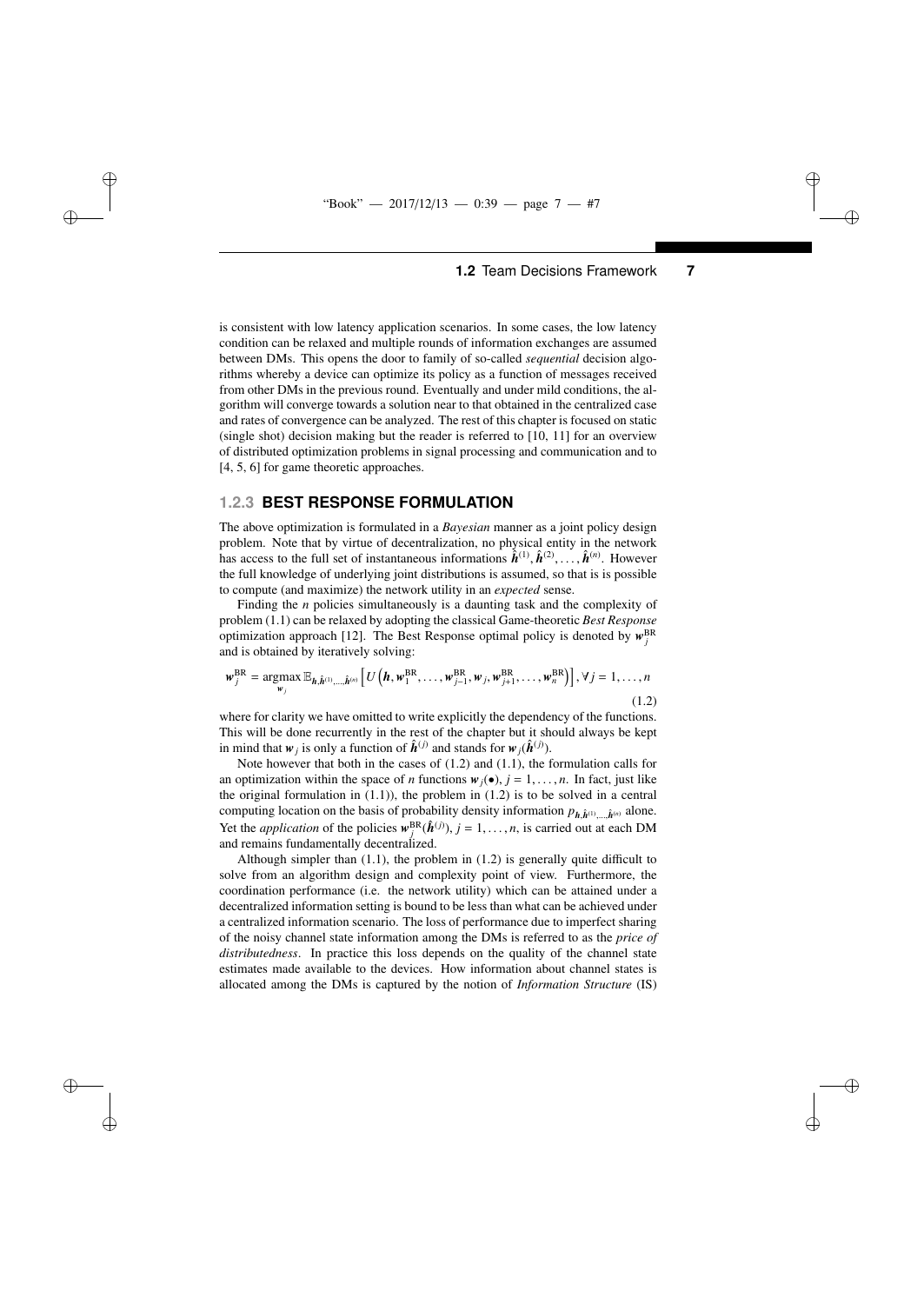✐

✐

✐

#### **8 CHAPTER 1** Chapter Title

 $\oplus$ 

✐

✐

✐

which is covered in more details in Section 1.2.5.

# **1.2.4 NAIVE AND LOCALLY ROBUST COORDINATION**

The original TD problem in (1.1) seeks robustness with respect to uncertainties along two ways. First, DM *j* needs to be robust with respect to uncertainties related to its own local information  $\hat{h}^{(j)}$ . Secondly, as a multi-agent problem, this device ought to take into account uncertainties at other DMs with which it seeks to coordinate. Ignoring both local and global uncertainties leads to the following *naive* policy denoted by  $w_j^{\text{nv}}$  and obtained from:

$$
(\mathbf{v}_1,\ldots,\mathbf{v}_{j-1},\mathbf{w}_j^{\text{nv}}(\hat{\boldsymbol{h}}^{(j)}),\mathbf{v}_{j+1},\ldots,\mathbf{v}_n)=\underset{\mathbf{w}_1,\ldots,\mathbf{w}_n}{\text{argmax}}\,U\left(\hat{\boldsymbol{h}}^{(j)},\mathbf{w}_1(\hat{\boldsymbol{h}}^{(j)}),\ldots,\mathbf{w}_n(\hat{\boldsymbol{h}}^{(j)})\right)
$$

where decisions  $(v_1, \ldots, v_{j-1}, v_{j+1}, \ldots, v_n)$  are only auxiliary variables and will not<br>be used in the actual transmission. In the above optimization, DM, *i* optimizically be used in the actual transmission. In the above optimization, DM *j* optimistically assumes that (i) his local information  $\hat{h}^{(j)}$  is perfect (equal to  $h$ ) and (ii) that *all other DMs* have identical information. Interestingly, it is possible to relax the robustness with respect to the distributed nature of information while retaining robustness with respect to *local* uncertainties. Doing so, the following *Locally Robust* (LR) policy  $w_j^{\text{LR}}$  is obtained at DM *j*:

$$
\left(\boldsymbol{v}'_1,\ldots,\boldsymbol{v}'_{j-1},\boldsymbol{w}^{\mathrm{LR}}_{j},\boldsymbol{v}'_{j+1},\ldots,\boldsymbol{v}'_{n}\right)=\underset{\boldsymbol{w}_1,\ldots,\boldsymbol{w}_n}{\operatorname{argmax}}\mathbb{E}_{\boldsymbol{h},\hat{\boldsymbol{h}}^{(j)}}\left[U\left(\boldsymbol{h},\boldsymbol{w}_1(\hat{\boldsymbol{h}}^{(j)}),\ldots,\boldsymbol{w}_n(\hat{\boldsymbol{h}}^{(j)})\right)\right]
$$

where this time  $\mathbb{E}_{h,\hat{h}^{(j)}}$  accounts for noise in the local information at the *j*-th DM. Here, the DM accounts for local estimation noise, yet *erroneously* assumes that the noise is the same everywhere else. This approach corresponds in fact to a conventional robust design in a centralized setting. The performances of naive and LR strategies vary strongly depending on the scenarios. Yet, they are often building blocks of more advanced schemes, as it will be seen later on.

# **1.2.5 INFORMATION STRUCTURES**

The Information Structure (IS) underpinning the TD problem in (1.1) and (1.2) describes how the local information  $\hat{h}^{(j)}$  available at the *j*-th DM relates to local estimates at other DMs  $\hat{h}^{(j)}$ ,  $j' \neq j$  as well as to the true global state information vector  $h$ . Ultimately the IS is characterized by the joint distribution *n*,  $\hat{h}^{(j)}$ , which in *h*. Ultimately the IS is characterized by the joint distribution  $p_{h,\hat{h}^{(1)},..., \hat{h}^{(n)}}$  which in turns governs the price of distributedness turns governs the price of distributedness.

#### *1.2.5.1 Additive White Gaussian Noise Model*

An intuitive and mathematically tractable model for the decentralized information structures consists in considering that the nodes receive global information that are corrupted by an arbitrarily shaped, device dependent, Gaussian noise. In this case,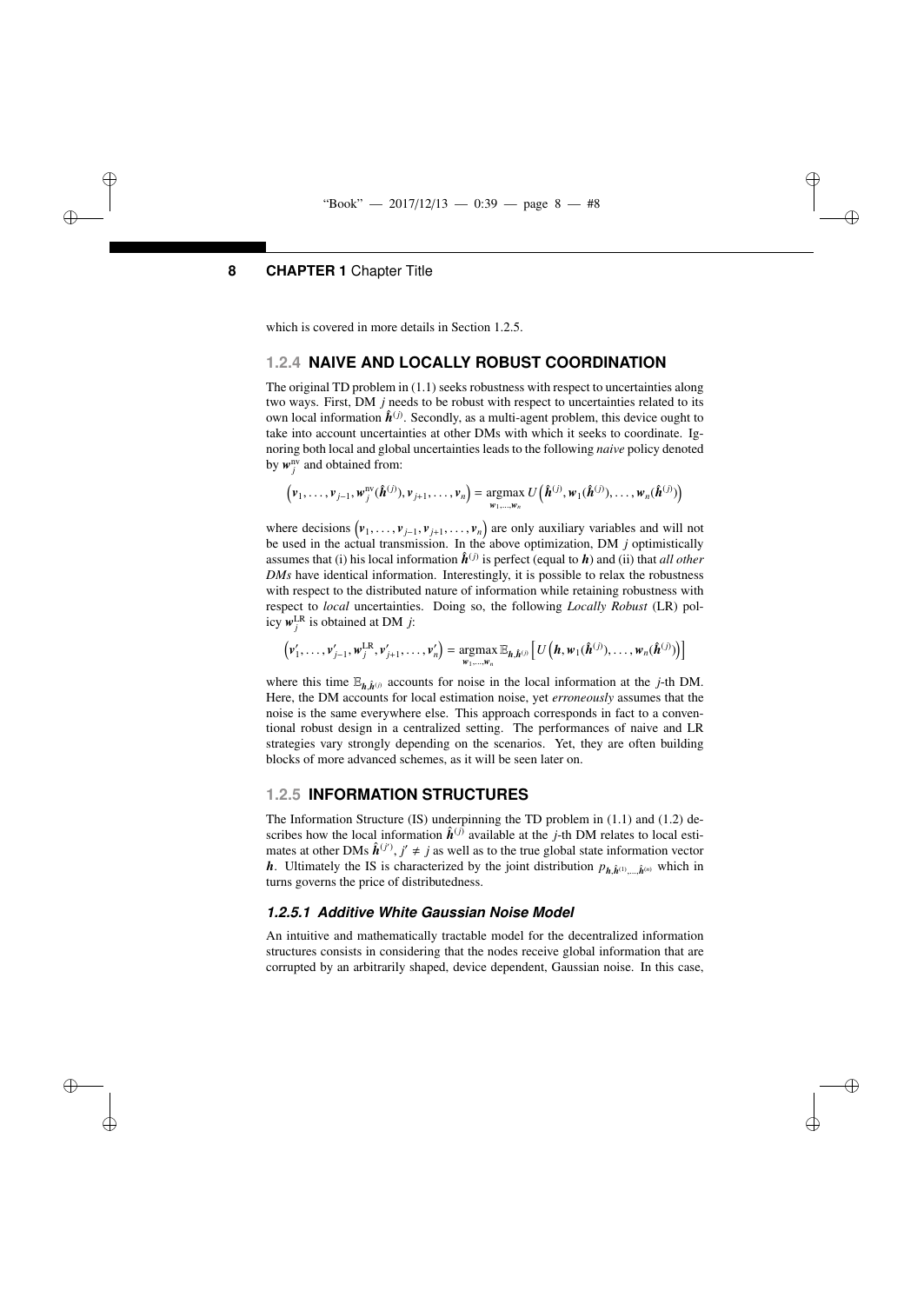#### **1.2** Team Decisions Framework **9**

✐

✐

✐

✐

the estimate at the *j*-th DM is modeled as:

✐

✐

✐

✐

$$
\hat{\boldsymbol{h}}^{(j)} \triangleq \sqrt{1 - (\Sigma^{(j)})^2} \boldsymbol{h} + \Sigma^{(j)} \delta^{(j)} \tag{1.3}
$$

where  $\Sigma^{(j)} \in \mathbb{R}^{m \times m}$  is the covariance matrix of the CSI noise at TX *j*. Furthermore, the CSIT noise error terms  $\delta^{(j)} \in \mathbb{C}^m$  have their elements i.i.d.  $\mathcal{N}_{\mathbb{C}}(0, 1)$ , are independent of the true channel, and are jointly distributed such that dent of the true channel, and are jointly distributed such that

$$
\mathbb{E}\left[\boldsymbol{\delta}^{(j)}(\boldsymbol{\delta}^{(j)})^{\mathrm{H}}\right] = (\rho^{(j,j')})^2 \mathbf{I}_m \tag{1.4}
$$

with the parameters  $\rho^{(j,j')} \in [0, 1]$  being the *CSI noise correlation factor*.<br>The main interest of this model is that it allows to model *nartially* 

The main interest of this model is that it allows to model *partially centralized CSIT*, thus bridging the gap between fully distributed configuration with *independent* CSIT errors and centralized CSIT. Indeed, the CSIT configuration where

$$
\Sigma^{(j)} = \Sigma^{(j')}, \ \rho^{(j,j')} = 1, \qquad \forall j, j' = 1, \dots, n \tag{1.5}
$$

corresponds to the conventional centralized CSIT configuration [13, 14] while taking

$$
\rho^{(j,j')} = 0, \qquad \forall j, j' = 1, \dots, n \tag{1.6}
$$

corresponds to the distributed CSIT configuration with independent CSIT noise [15].

#### *1.2.5.2 Deterministic Hierarchical Information Structure*

In some network setups, some wireless nodes may be endowed with greater information gathering capabilities (e.g. high-end devices) either due to practical connectivity constraint (e.g., better connectivity to some devices) or due to a protocol design aiming at minimizing backhaul load by sharing the information only to some devices.

A so-called *Deterministically Hierarchical* Information Structure (DHIS) is obtained when the DMs can be ordered by increasing quality of CSI with DM *j* having access to the information at DM  $j - 1$  in addition to some local information. This implies that DM 1 is the least informed one while DM *n* is the most informed one and knows the information at all preceding DMs. Mathematically, it means that there exists some functions  $f_{j,j'}$  such that

$$
\hat{\boldsymbol{h}}^{(j)} = f_{j,j'}(\hat{\boldsymbol{h}}^{(j)}), \qquad \forall j' < j. \tag{1.7}
$$

The advantage of the DHIS is that akin to the information chain in (1.7), DMs can follow a chain of policies where a better informed DM *j* can *adapt* its own policies by relying on its knowledge of the decision at the lesser informed DM  $j'$  for  $'j' < j$ .<br>This allows an increased coordination between the DMs and simplifies strongly the This allows an increased coordination between the DMs and simplifies strongly the optimization problem. A remaining difficulty resides in the fact the DM *j* cannot safely predicts the behavior of a better informed devices *j'* with  $j' > j$ . Suboptimal solutions exist however where for instance DM *i* may conservatively assume that solutions exist however where for instance DM *j* may conservatively assume that better informed ones only have access to the same information  $\hat{h}^{(j)}$  that it has itself. This method is discussed in a practical case in Section 1.3.4.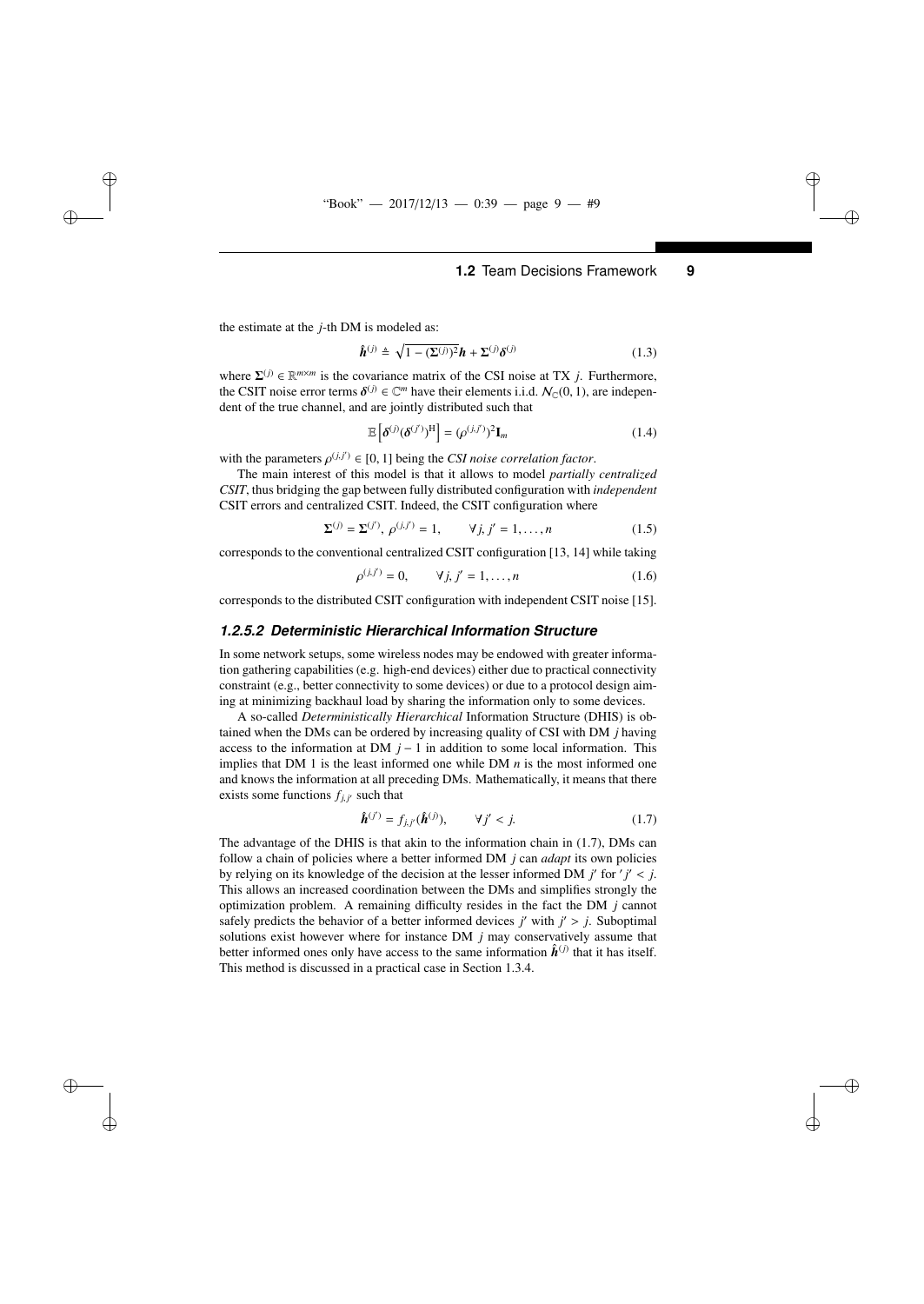✐

✐

✐

### **10 CHAPTER 1** Chapter Title

 $\oplus$ 

✐

✐

✐

#### *The Two Nodes Case*

An interesting subcase of the hierarchical structure above is the two DMs scenario where the first DM has zero prior information (other than the common statistical knowledge). This case is referred to as *Master Slave* information structure. Here, the first DM is the slave: Being deprived of any real time information, its strategy consists in taking a fixed decision which maximized the network utility in an *average sense*. In this setting, we will apply the previous heuristic which consists in letting DM 1 solve the optimization by assuming that DM 2 has received the same channel information, i.e., no information. DM 1 then solves:

$$
(\mathbf{w}_1^{\text{stat}}, \mathbf{v}_2) = \underset{\mathbf{w}_1, \mathbf{w}_2}{\text{argmax}} \mathbb{E}_{\mathbf{h}} \left[ U\left(\mathbf{h}, \mathbf{w}_1, \mathbf{w}_2\right) \right]
$$

where  $w_1^{\text{stat}}$  is no longer a policy but a fixed deterministic (yet statistically optimal, hence the subscript "stat") decision. Note that  $v_2$  is an auxiliary variable and will not be used in practice: it corresponds to the erroneous estimation at DM 1 of the policy used at DM 2.

Turning to the second DM, his best option is to *adapt itself* to the decision made by the first DM. As such the second DM is a *master* as it attempts to control the situation. The policy is adapted at the second DM as follows:

$$
\mathbf{w}_{2}^{\star} = \underset{\mathbf{w}_{2}}{\operatorname{argmax}} \mathbb{E}_{\mathbf{h}, \hat{\mathbf{h}}^{(2)}} \left[ U\left(\mathbf{h}, \mathbf{w}_{1}^{stat}, \mathbf{w}_{2}(\hat{\mathbf{h}}^{(2)})\right) \right]
$$

Note that the above optimization is meaningful because the second DM has access to the same underlying statistical information as the first DM such that it can also compute  $w_1^{\text{stat}}$  before solving for 1.2.5.2. Hence the master-slave information structure allows to nicely decouple the multi-agent coordination problem into a sequence of separated single-agent problems.

### *1.2.5.3 Stochastically Hierarchical Information Structure*

The deterministic notion of hierarchy above imposes strong constraints on feedback (or information exchange) mechanisms between DMs, which not all practical network scenarios will be compatible with. Interestingly, the restrictive inclusion relation shown in (1.7) may be relaxed by adopting a stochastic notion of hierarchy. Referring back to the Gaussian information model shown in (1.3), a *Stochastically Hierarchical* Information Structure (SHIS) is one whereby the following relation holds:

$$
\Sigma^{(1)} \geq \Sigma^{(2)} \geq \ldots \geq \Sigma^{(n)}
$$

In other words, there exists a ranking between DMs in terms of the *quality* with which they observe the channel state *h*. The SHIS model is also called *physically degraded* configuration in the Information Theory community [16]. Because the stochastic hierarchy does not remove the fundamental uncertainties related to local observations at the DM, this information structure does not directly lead to a strong simplification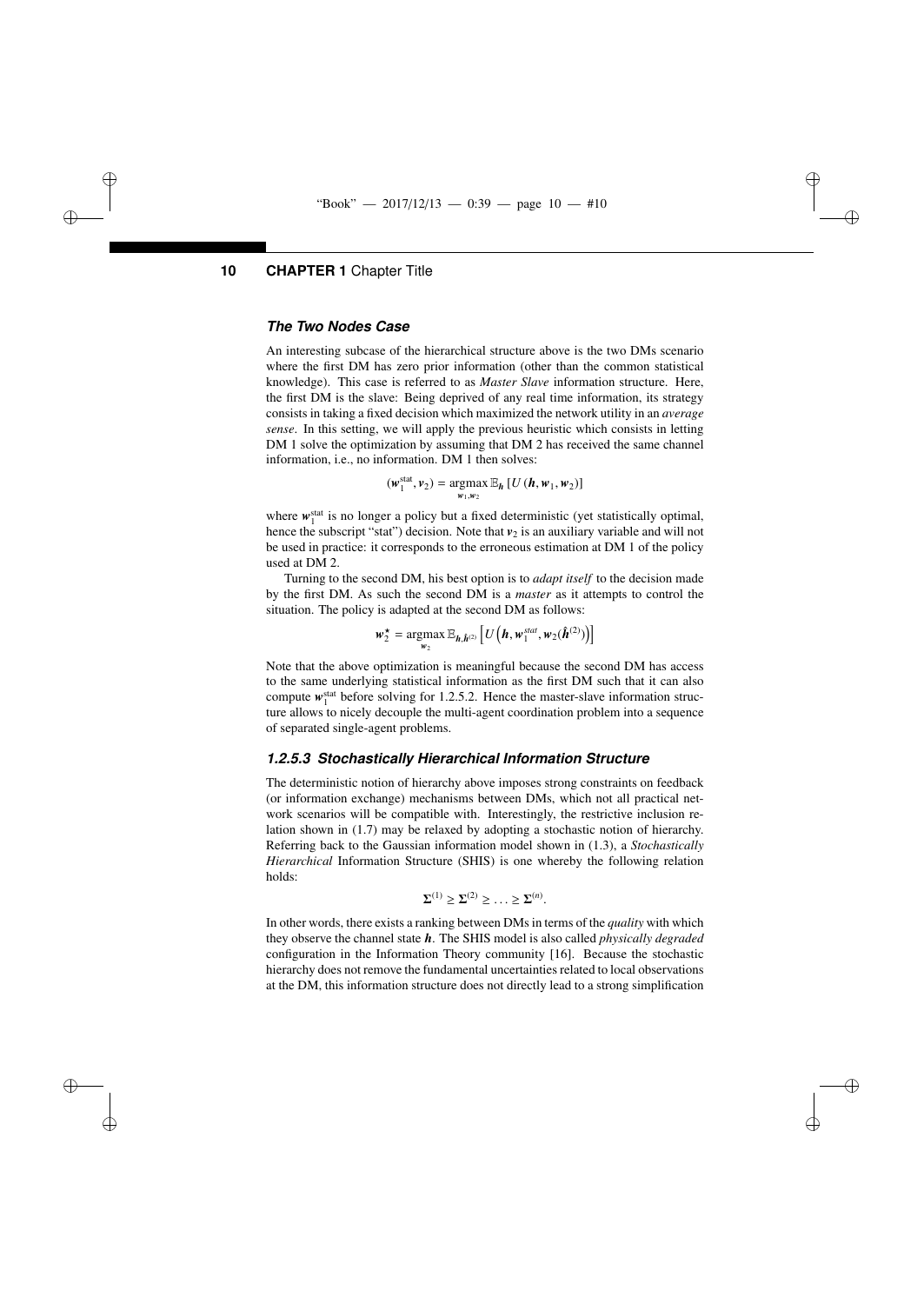✐

✐

✐

#### **1.3** Team Decision Methods for Decentralized MIMO Precoding **11**

of the optimization problem (1.1). Nevertheless, if exploited properly, it can lead to an improved coordination between DMs. In [17, 18], considering decentralized network MIMO precoding with SHIS, a transmission scheme is developed to exploit the stochastic hierarchical structure so as to improve the coordination between the TXs, and hence the performance.

# **1.3 TEAM DECISION METHODS FOR DECENTRALIZED MIMO PRECODING**

In this section, we show how the TD formulation  $(1.1)$  unfolds in a particular practical scenario. In this chapter, we illustrate these methods through the prism of the example of *decentralized MIMO precoding*. We first define formally the setting considered and shows how it fits in the TD framework introduced earlier. We then present three different methods to tackle the TD problem formulated.

#### **1.3.1 SYSTEM SETTING**

✐

✐

✐

✐

We study a so-called network MIMO transmission from *n* TXs to *K* RXs where the *j*-th TX is equipped with  $M_i$  antennas, while the *i*-th RX equipped with  $N_i$  antennas. The *i*-th RX is sent *d<sup>i</sup>* streams *jointly* from all the TXs. The total number of RX antennas, the total number of TX antennas and the total number of streams are respectively given by

$$
N_{\text{tot}} \triangleq \sum_{i=1}^{K} N_i, \quad M_{\text{tot}} \triangleq \sum_{i=1}^{K} M_i, \quad d_{\text{tot}} \triangleq \sum_{i=1}^{K} d_i. \tag{1.8}
$$

We always consider that  $M_{tot} \geq K$  such that in a perfect coordination setting (i.e. with ideal Channel State Information (CSI)) a precoding solution exists which allows for all users to be served at the same time, e.g. via zero-forcing precoding [19, 20]. We further assume that the RXs have perfect CSI and that linear filtering is used on both the TX and the RX side, and that the RXs treat interference as noise. The channel from the *n* TXs to the *K* RXs is represented by the multi-user channel matrix  $H \in$  $\mathbb{C}^{N_{\text{tot}} \times M_{\text{tot}}}$  where  $\mathbf{H}_{i,j} \in \mathbb{C}^{N_i \times M_j}$  denotes the channel matrix from TX *j* to RX *i*. For the sake of exposition, we consider in the numerical evaluations that the channel elements are distributed following a standard Rayleigh fading with unit variance.

The transmission is then described as

$$
\begin{bmatrix} \mathbf{y}_1 \\ \vdots \\ \mathbf{y}_K \end{bmatrix} = \mathbf{H}\mathbf{x} + \boldsymbol{\eta} = \begin{bmatrix} \mathbf{H}_1 \mathbf{x} \\ \vdots \\ \mathbf{H}_K \mathbf{x} \end{bmatrix} + \begin{bmatrix} \boldsymbol{\eta}_1 \\ \vdots \\ \boldsymbol{\eta}_K \end{bmatrix}
$$
(1.9)

where  $y_i \in \mathbb{C}^{N_i}$  is the signal received at the *i*-th RX,  $\mathbf{H}_i \in \mathbb{C}^{N_i \times M_{\text{tot}}}$  the channel from all TXs to the *i*-th RX, and  $\boldsymbol{\eta} \triangleq [\boldsymbol{\eta}_1, \dots, \boldsymbol{\eta}_n]^T \in \mathbb{C}^{N_{\text{tot}}}$  the normalized Gaussian noise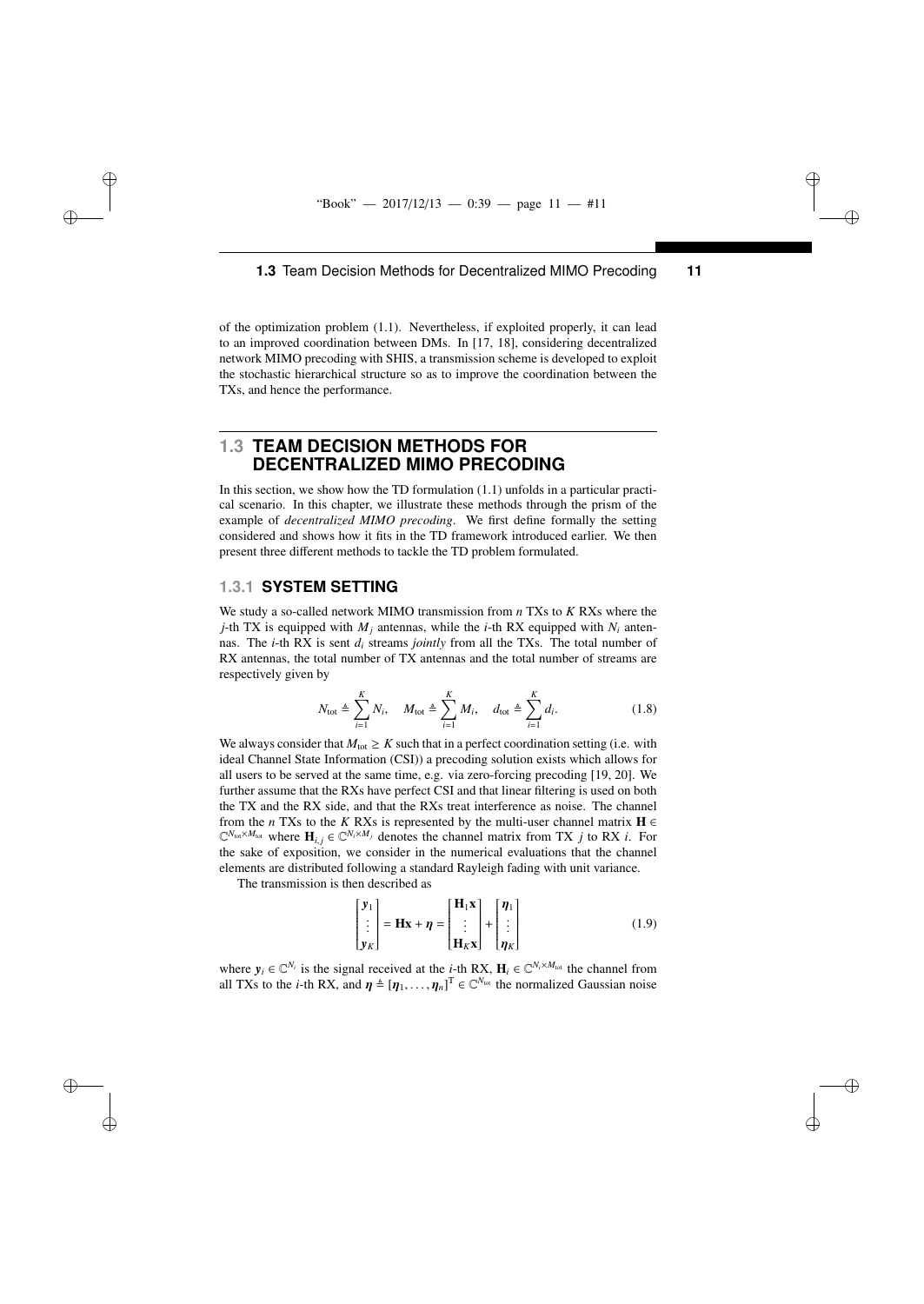# **12 CHAPTER 1** Chapter Title

with its elements i.i.d. as  $CN(0, 1)$ .

# **Information Structure**

TX *j* receives the channel estimate  $\hat{H}^{(j)} \in \mathbb{C}^{N_{\text{tot}} \times M_{\text{tot}}}$  and designs its transmit coefficient  $\mathbf{x}_j \in \mathbb{C}^{M_j}$  as a function of  $\hat{\mathbf{H}}^{(j)}$ , *without any form of information exchange with the other TXs*. To keep the notations consistent with Section 1.2, we use the vectorized version

$$
\hat{\boldsymbol{h}}^{(j)} \triangleq \text{vect}\left(\hat{\mathbf{H}}^{(j)}\right) \tag{1.10}
$$

✐

 $\oplus$ 

✐

✐

and accordingly  $h = \text{vect}(H)$  where  $\text{vect}(\bullet)$  denotes the vectorization operation. For convenience, we will use both  $\hat{h}^{(j)}$  and  $\hat{H}^{(j)}$  with the implicit reference to equation (1.10).

We will consider in the following the noisy Gaussian CSI model introduced in Section 1.2.5. The estimate at TX *j* is hence given by

$$
\hat{\boldsymbol{h}}^{(j)} \triangleq \sqrt{1 - (\Sigma^{(j)})^2} \boldsymbol{h} + \Sigma^{(j)} \delta^{(j)} \tag{1.11}
$$

where  $\Sigma^{(j)} \in \mathbb{R}^{N_{\text{tot}}M_{\text{tot}} \times N_{\text{tot}}M_{\text{tot}}}$  is the covariance matrix of the CSIT noise at TX *j*.

#### **Decentralized Precoding**

In this distributed CSIT setting, the DM is the TX and the precoding function of TX *j* is denoted by

$$
w_j: \mathbb{C}^{N_{\text{tot}}M_{\text{tot}}} \to \mathbb{C}^{M_j \times d_{\text{tot}}}
$$
 (1.12)

such that the transmit signal  $\mathbf{x}_j$  at TX *j*, for a given received estimate  $\hat{\boldsymbol{h}}^{(j)}$ , is equal to

$$
\mathbf{x}_{j} = \mathbf{w}_{j}(\hat{\boldsymbol{h}}^{(j)})\mathbf{s}
$$
 (1.13)

with  $s \triangleq [s_1^T, \ldots, s_K^T]^T \in \mathbb{C}^{d_{\text{tot}}}$  containing the  $d_{\text{tot}}$  data symbols to be transmitted to the <br>*K* users and distributed as i i d.  $\mathcal{N}_{\alpha}(0, 1)$ . Upon concatenation of all TX's precoding *K* users and distributed as i.i.d.  $N_{\mathbb{C}}(0, 1)$ . Upon concatenation of all TX's precoding decisions, the multi-user joint precoder **T**  $\in \mathbb{C}^{M_{\text{tot}} \times d_{\text{tot}}}$  used for the transmission for a given channel realization is equal to

$$
\mathbf{T} \triangleq \begin{bmatrix} \mathbf{w}_1(\hat{\mathbf{h}}^{(1)}) \\ \mathbf{w}_2(\hat{\mathbf{h}}^{(2)}) \\ \vdots \\ \mathbf{w}_n(\hat{\mathbf{h}}^{(n)}) \end{bmatrix} .
$$
 (1.14)

We consider a per-TX power constraint such that  $\|\mathbf{w}_j(\hat{\mathbf{h}}^{(j)})\|^2 \leq P_j, \forall j$ , with  $P_j$  being the nower constraint at TX *i*. It is also useful to introduce the *precoder to user k* the power constraint at TX *j*. It is also useful to introduce the *precoder to user k*,

✐

✐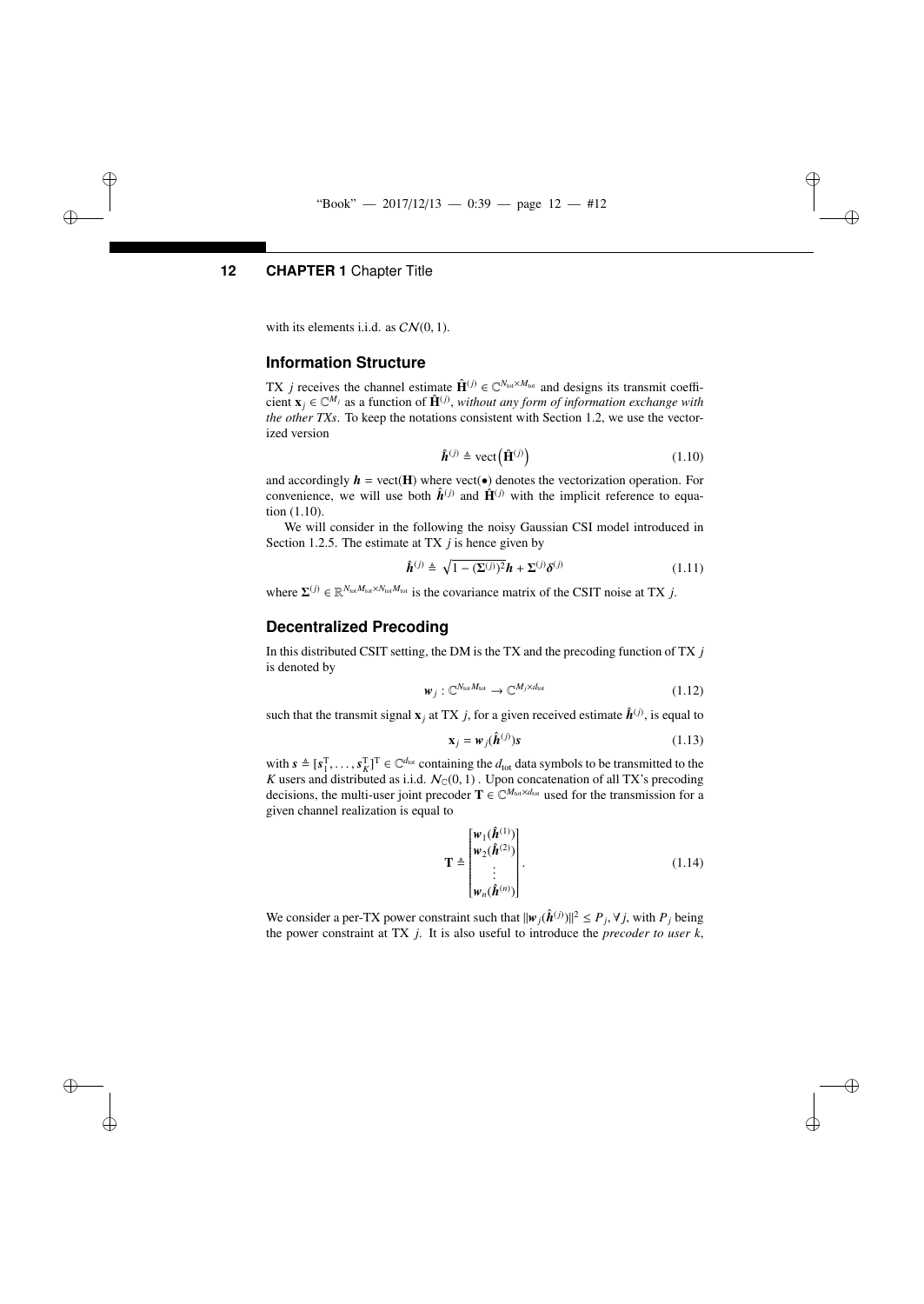

# **1.3** Team Decision Methods for Decentralized MIMO Precoding **13**

 $\bigoplus$ 

 $\oplus$ 

✐

✐

**FIGURE 1.1 Decentralized MIMO precoding with distributed CSIT.**

Due to imperfect and heterogeneous backhaul, the transmitting devices receive imperfect *and unequal* channel estimates based on which they design their transmit coefficients.

denoted by  $\mathbf{T}_k \in \mathbb{C}^{M_{\text{tot}} \times d_k}$ , such that

$$
\mathbf{x} = \sum_{k=1}^{K} \mathbf{T}_k s_k.
$$
 (1.15)

The decentralized joint MIMO precoding with distributed CSIT setting is illustrated in Fig. 1.1.

# **Network utility**

 $\oplus$ 

✐

✐

✐

We are interested in the particular example where the network utility of  $(1.1)$  represents the sum of all users' rates.

As stated earlier, the received signal at RX *k* is assumed to be linearly filtered by  $G_k^H \in \mathbb{C}^{d_k \times N_k}$ . Due to the assumption of Gaussian signaling, the rate of user *k* can be written as

$$
R_k \triangleq \log_2 \left| \mathbf{I}_{d_k} + \mathbf{T}_k^{\mathrm{H}} \mathbf{H}_k^{\mathrm{H}} \left( \mathbf{I}_{N_k} + \sum_{\ell=1,\ell \neq k}^K \mathbf{H}_k \mathbf{T}_\ell \mathbf{T}_\ell^{\mathrm{H}} \mathbf{H}_k^{\mathrm{H}} \right)^{-1} \mathbf{H}_k \mathbf{T}_k \right|.
$$
 (1.16)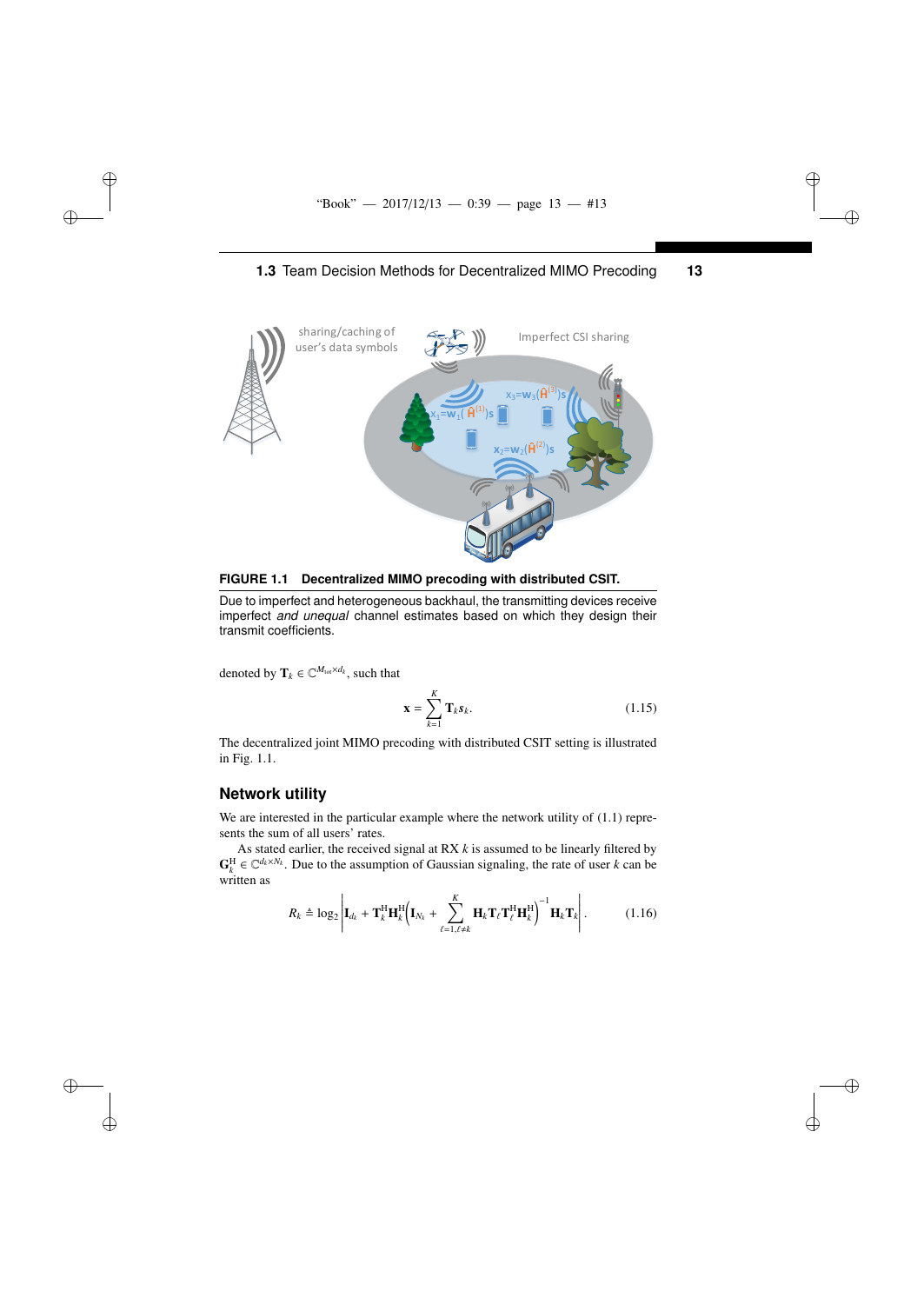# **14 CHAPTER 1** Chapter Title

 $\oplus$ 

✐

✐

✐

Finally, we introduce the average sum rate  $E[R]$  as

$$
\mathbb{E}\left[R\right] \triangleq \sum_{k=1}^{K} \mathbb{E}\left[R_k\right]. \tag{1.17}
$$

✐

✐

✐

✐

# **Team Decision Formulation**

With distributed CSIT, the TD problem of  $(1.1)$  applied to the case of rate maximizing decentralized precoding can be written as:

$$
(\mathbf{w}_1^{\star}, \dots, \mathbf{w}_n^{\star}) = \underset{(\mathbf{w}_1, \dots, \mathbf{w}_n) \in \mathcal{W}}{\operatorname{argmax}} \mathbb{E}[\mathbf{R}(\mathbf{w}_1(\hat{\boldsymbol{h}}^{(1)}), \dots, \mathbf{w}_n(\hat{\boldsymbol{h}}^{(n)}))]
$$
(1.18)

where  $W$  is defined as

$$
\mathcal{W} \triangleq \{(\boldsymbol{w}_1,\ldots,\boldsymbol{w}_n)|\boldsymbol{w}_j:\mathbb{C}^{N_{\text{tot}}M_{\text{tot}}} \to \mathbb{C}^{M_j \times d_{\text{tot}}}, \forall \mathbf{x} \in \mathbb{C}^{N_{\text{tot}}M_{\text{tot}}}, ||\boldsymbol{w}_j(\mathbf{x})||^2 \leq P_j, \forall j\}. \tag{1.19}
$$

As discussed in Section 1.2.3, it is often interesting to consider the best-response optimization problem  $(1.2)$ , which in the case of  $(1.18)$  is written as

$$
\boldsymbol{w}_{j}^{\text{BR}} = \underset{\boldsymbol{w}_{j}}{\operatorname{argmax}} \mathbb{E}\left[\mathbf{R}\left(\boldsymbol{h}, \boldsymbol{w}_{1}^{\text{BR}}, \ldots, \boldsymbol{w}_{j-1}^{\text{BR}}, \boldsymbol{w}_{j}(\hat{\boldsymbol{h}}^{(j)}), \boldsymbol{w}_{j+1}^{\text{BR}}, \ldots, \boldsymbol{w}_{n}^{\text{BR}}\right)\right].
$$
 (1.20)

In the following, we present three different methods to deal either directly with (1.18), or with its best-response formulation (1.20).

## **1.3.2 MODEL-BASED APPROACH**

## **Principle**

Our first approach is called *model-based* and consists in restricting the space of the precoding functions by introducing a model using some parameters  $\theta \in \mathbb{C}^p$  which should typically be optimized in order to maximize the value of the joint utility should typically be optimized in order to maximize the value of the joint utility achieved. How one reduces the infinite dimensional functional space to a finite parametrized space is naturally crucial. Often, the performance of this approach heavily depends on the existence of a good model that governs the devices's optimal decision. Good heuristics can hence emerge from the analysis of the problem in some limiting regimes (e.g., high/low SNR, large antenna settings).

We consider here the model of *regularized Zero-Forcing (ZF)* which has been shown to be an efficient and robust scheme in the centralized CSIT configuration. In this model, the precoding function at TX *j* takes the form [19, 20]:

$$
\boldsymbol{w}_{j}^{\text{rZF}}(\hat{\boldsymbol{h}}^{(j)}) \triangleq \mathbf{E}_{j}^{\text{H}}\left((\hat{\mathbf{H}}^{(j)})^{\text{H}}\hat{\mathbf{H}}^{(j)} + \theta_{j}\mathbf{I}_{M_{\text{tot}}}\right)^{-1}(\hat{\mathbf{H}}^{(j)})^{\text{H}}\frac{\sqrt{P_{j}}}{\sqrt{\Psi^{(j)}}}
$$
(1.21)

with parameter  $\theta_j > 0$  and where  $\mathbf{E}_j^H \in \mathbb{C}^{M_j \times M_{tot}}$  allows to select the precoding coef-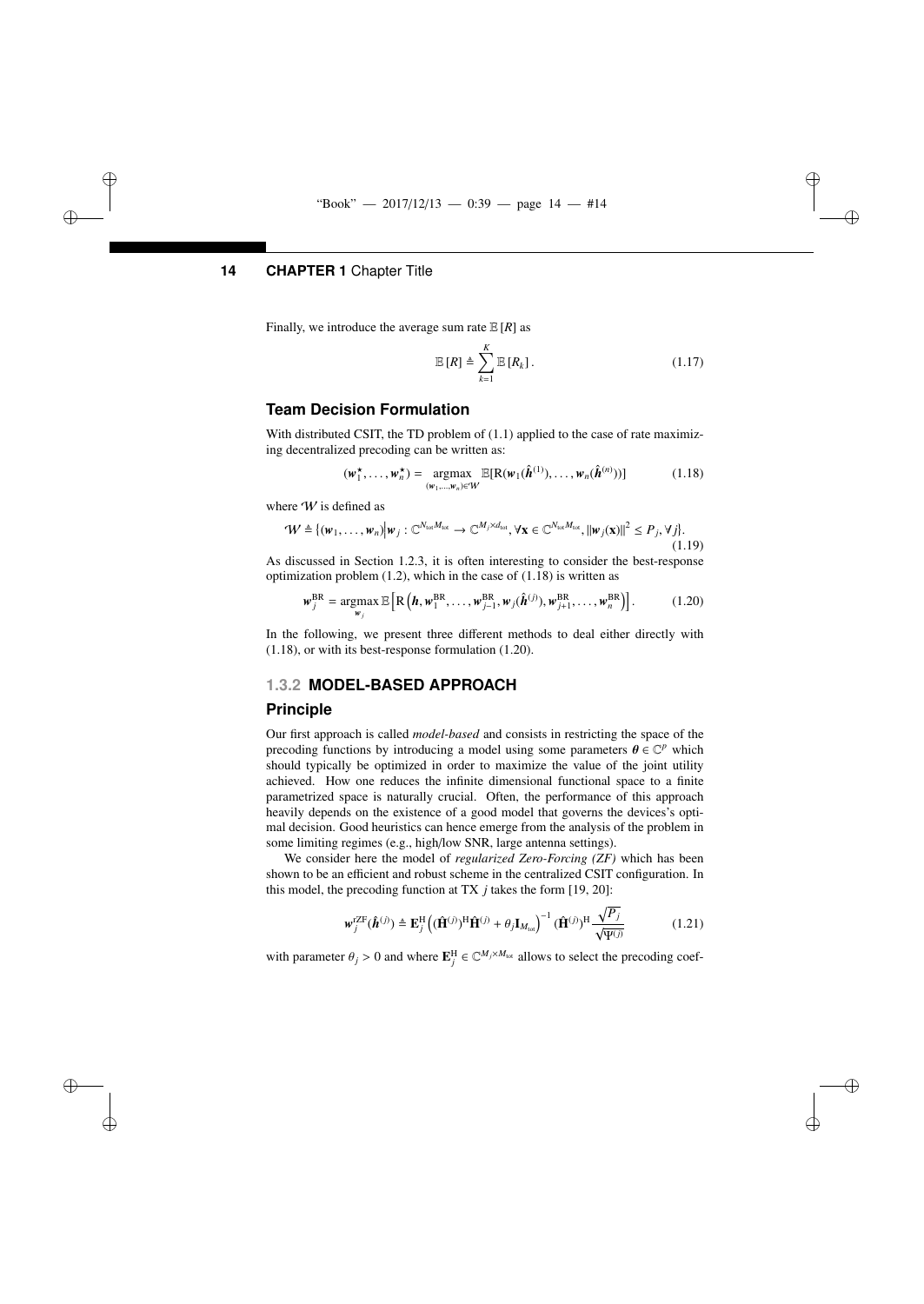#### **1.3** Team Decision Methods for Decentralized MIMO Precoding **15**

ficients effectively used to transmit at TX *j* and is defined as

✐

✐

✐

✐

$$
\mathbf{E}_{j}^{\mathrm{H}} \triangleq \left[ \mathbf{0}_{M_{j} \times \sum_{j'=1}^{j-1} M_{j}} \quad \mathbf{I}_{M_{j}} \quad \mathbf{0}_{M_{j} \times \sum_{j'=j+1}^{n} M_{j}} \right]. \tag{1.22}
$$

✐

✐

✐

✐

The scalar  $\Psi^{(j)}$  corresponds to the power normalization at TX *j*. Hence, it holds that

$$
\Psi^{(j)} \triangleq \|\mathbf{E}_{j}^{\mathrm{H}}\left((\hat{\mathbf{H}}^{(j)})^{\mathrm{H}}\hat{\mathbf{H}}^{(j)} + \theta_{j}\mathbf{I}_{M_{\mathrm{tot}}}\right)^{-1}(\hat{\mathbf{H}}^{(j)})^{\mathrm{H}}\|_{\mathrm{F}}^{2}.
$$
 (1.23)

With this parametrization, the TD optimization problem (1.18) simplifies to

$$
(\theta_1^{\star}, \dots, \theta_n^{\star}) = \underset{(\theta_1, \dots, \theta_n)}{\operatorname{argmax}} \mathbb{E}[\mathbf{R}(\mathbf{w}_1^{\mathsf{rZF}}(\hat{\boldsymbol{h}}^{(1)}), \dots, \mathbf{w}_n^{\mathsf{rZF}}(\hat{\boldsymbol{h}}^{(n)}))]. \tag{1.24}
$$

Through this model, the TD optimization reduces to the optimization with respect to a vector of deterministic scalars  $\theta_1 \dots \theta_n$ . The model can be further simplified by parameterizing using a single common parameter  $\theta$ . This forces all TXs to use the same regularization coefficient. The simplified optimization then reads as

$$
\theta^{\star} = \underset{\theta}{\operatorname{argmax}} \mathbb{E}[\mathbf{R}(\mathbf{w}_{1}^{rZF}(\hat{\boldsymbol{h}}^{(1)}), \dots, \mathbf{w}_{n}^{rZF}(\hat{\boldsymbol{h}}^{(n)}))], \qquad \text{subject to } \theta_{j} = \theta, \forall j. \quad (1.25)
$$

With single-antennas users and in the regime of large number of antennas where the number of antennas at each TX grows at the same rate as the number of users, *and when the TXs use the precoding model* (1.21), it is possible to accurately approximate the expectation inside (1.25) by a deterministic equivalent  $R_0$  [21]. This deterministic equivalent depends only on the statistical information and is obtained from a fixed-point equation [20]. The optimal parameters  $\theta_j^*$  can then be obtained<br>using any non-convex optimizer. In particular, in the simplified problem with a sinusing any non-convex optimizer. In particular, in the simplified problem with a single parameter  $(1.25)$ ,  $\theta^*$  can be obtained via a simple linear search. We omit the deterministic equivalent expressions which require heavy notations and we refer to deterministic equivalent expressions which require heavy notations and we refer to [21] for more details.

Note that using deterministic equivalent is a method to transform the stochastic optimization problem (1.24) into a deterministic one. Yet, it would also have been possible to apply any standard method of stochastic optimization to tackle directly (1.24) [See [22] for an overview of stochastic optimization].

#### **Performance Evaluation and Simulations**

In Fig. 1.2, we show the performance obtained in a setting with  $n = 2$  TXs having each  $M_1 = M_2 = 15$  antennas and  $K = 30$  single antenna RXs with  $\rho$ <br>uniformly distributed between  $[0, 1]$  At TX  $1 - \Sigma^{(1)} = 0$  J<sub>V</sub>, which in  $^{(1,2)}=\rho^{(2,1)}$ dicates that uniformly distributed between [0, 1]. At TX 1,  $\Sigma^{(1)} = 0$ **I**<sub>Ntot</sub>*M*<sub>tot</sub>, which indicates that the CSI is perfect at TX 1. At TX 2,  $\Sigma^{(2)} = \sigma$ **I**<sub>M</sub>, we with  $\sigma$  varyings from 0 to 1. the CSI is perfect at TX 1. At TX 2,  $\Sigma^{(2)} = \sigma I_{N_{tot}M_{tot}}$  with  $\sigma$  varyings from 0 to 1,<br>meaning that the CSI at TX 2 varies from perfect to fully inaccurate meaning that the CSI at TX 2 varies from perfect to fully inaccurate.

When TX 2 has quasi-perfect CSIT, the optimization of the regularization coefficient does not significantly enhance the system performance when compared to the naive choice of the parameters based on the locally available CSIT. In contrast, as the CSIT configuration becomes more asymmetric, the gap between the proposed TD robust parameter choice and the locally robust parameter choice becomes more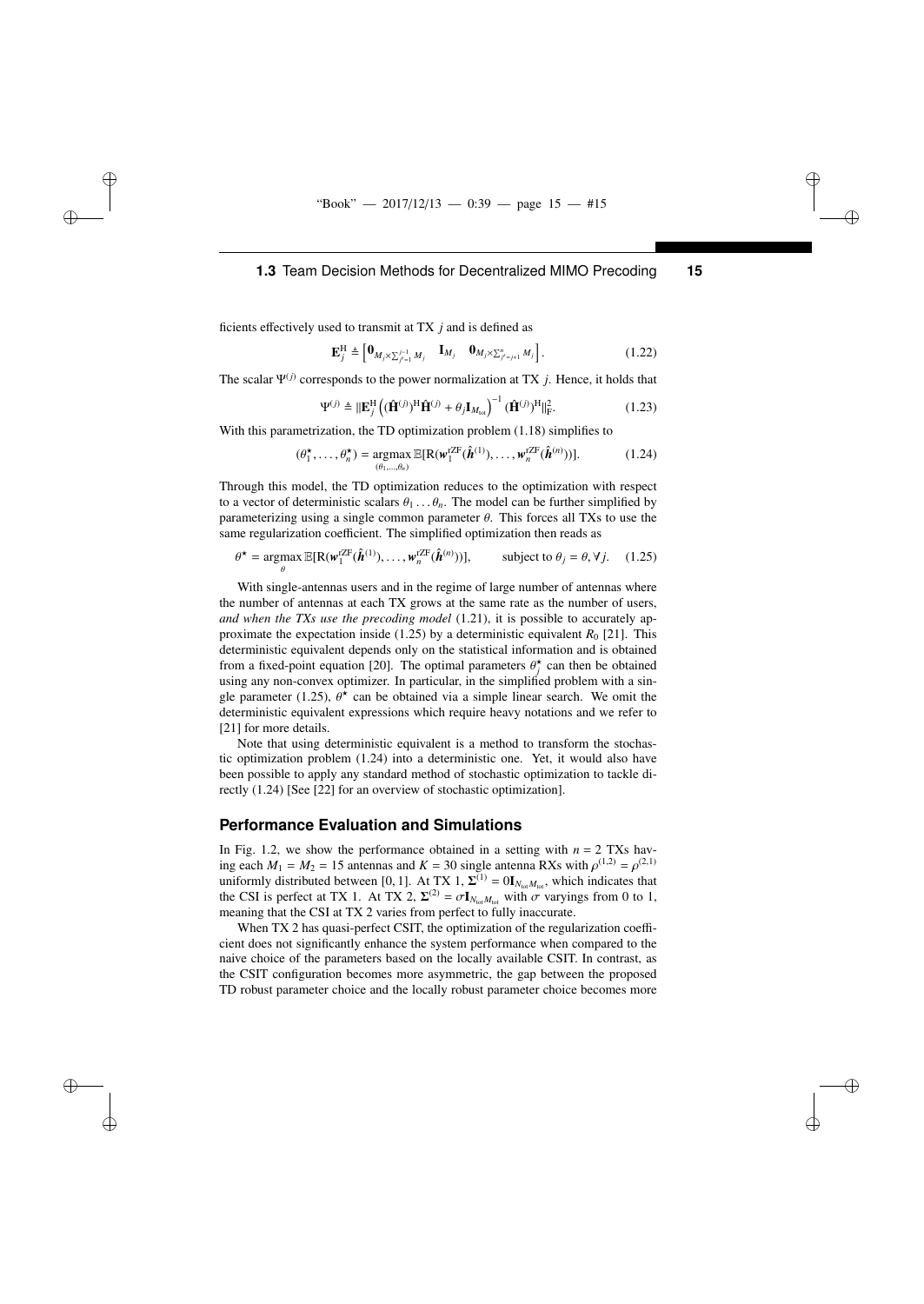"Book" —  $2017/12/13$  — 0:39 — page 16 — #16

# **16 CHAPTER 1** Chapter Title

 $\bigoplus$ 

 $\bigoplus$ 

 $\oplus$ 

 $\oplus$ 



**FIGURE 1.2 Average rate per user as a function of the CSIT accuracy** σ

As the CSIT quality degrades at the second TX, the consistency between the estimates at the TXs degrades and it becomes more important to use an adapted robust precoding scheme.

important.

 $\bigoplus$ 

 $\oplus$ 

 $\oplus$ 

 $\bigoplus$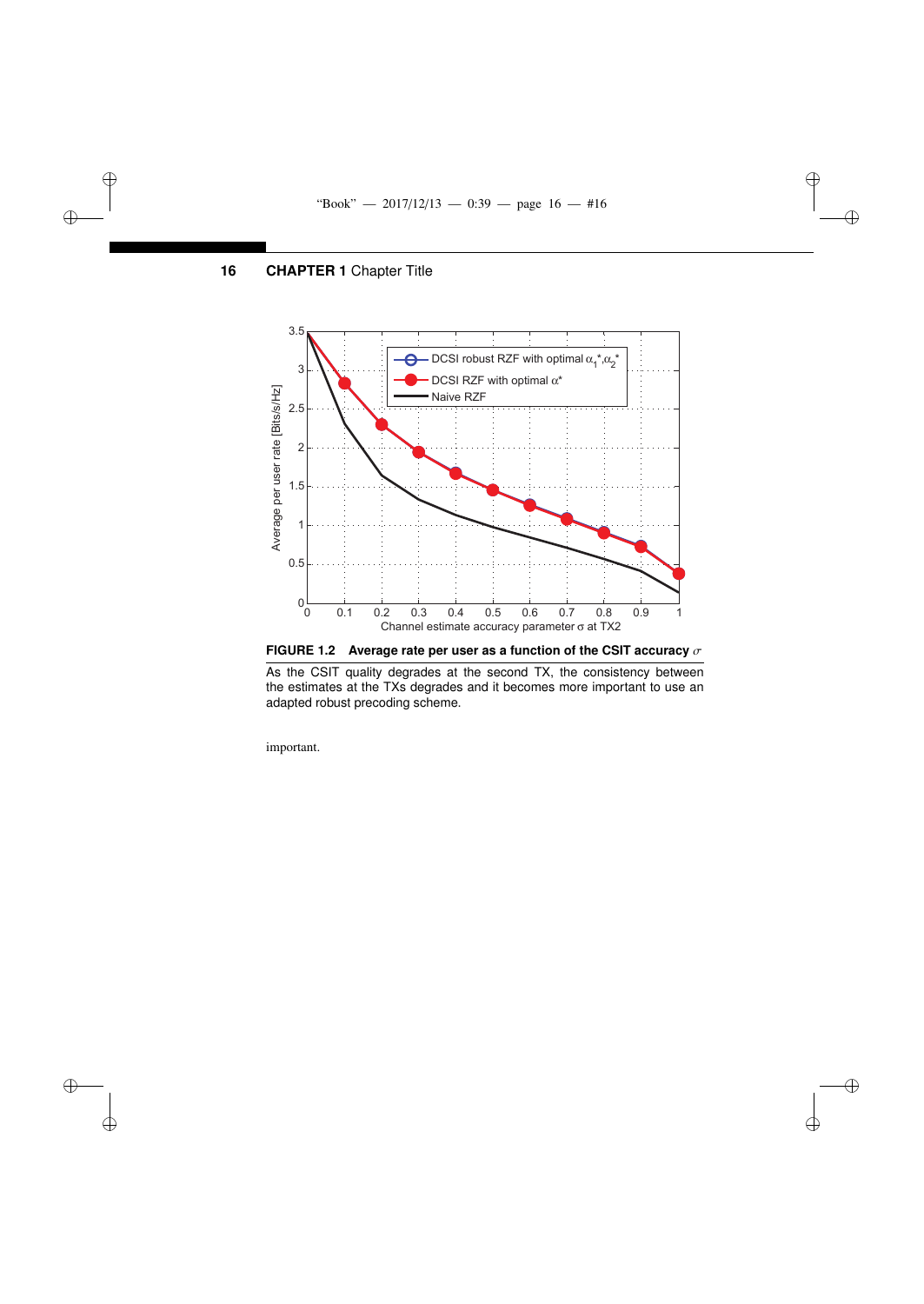#### **1.3** Team Decision Methods for Decentralized MIMO Precoding **17**

# **1.3.3 DISCRETIZATION-BASED APPROACH**

# **Principle**

✐

✐

✐

✐

The *Discretization-based* approach consists in quantizing the estimate (input) space, thus reducing the dimension of the decision space from an infinite dimensional space to a finite dimensional one. Clearly, good performance can only be obtained with sufficient quantization points, i.e., if the dimension of the approximating space is large. Following the well known *curse of dimensionality*, the number of quantization points should then grow exponentially with the dimension of the estimate space, such that this approach requires a lot of computing power and an efficient implementation if the dimension of the estimate is large. Yet, it has the advantage of being a generic method, independent of any heuristic and adapted to any distribution of the channel and the CSIT noise.

Specifically, let us denote the codebook used at each TX by  $Q<sup>q</sup>$ , and assume that it contains *q* instances of the multi-user channel state *h*, i.e.,

$$
Q_q \triangleq \{h_\ell | h_\ell \in \mathbb{C}^{N^{\text{tot}} M^{\text{tot}}}, \ell = 1, \dots, q\}.
$$
 (1.26)

We then denote by  $Q(\bullet)$  a quantizer from  $\mathbb{C}^{N^{\text{tot}}M^{\text{tot}}}$  to the codebook  $Q_q$ . The optimization of both the quantizer and the codebook is key to improved performance. Yet, this is a challenging research problem outside the scope of this work. In the following, we use a random codebook distributed according to *p<sup>h</sup>* and use a Grassmannian quantizer [23]:

$$
Q(\boldsymbol{h}) \triangleq \underset{\hat{\boldsymbol{h}} \in Q_q}{\operatorname{argmax}} \left| \frac{\hat{\boldsymbol{h}}^{\mathrm{H}}}{\|\hat{\boldsymbol{h}}\|} \cdot \frac{\boldsymbol{h}}{\|\boldsymbol{h}\|} \right|.
$$
 (1.27)

Following this quantization step at each TX, the TD optimization problem (1.18) is approximated as

$$
(\boldsymbol{w}_1^{\star},\ldots,\boldsymbol{w}_n^{\star})=\underset{(\boldsymbol{w}_1,\ldots,\boldsymbol{w}_n)\in W_q}{\operatorname{argmax}}\mathbb{E}[\mathbf{R}(\boldsymbol{w}_1(Q(\hat{\boldsymbol{h}}^{(1)})),\ldots,\boldsymbol{w}_n(Q(\hat{\boldsymbol{h}}^{(n)})))]
$$
(1.28)

where we have defined  $W_q$  as the set of policies operating on the codebook  $Q_q$ :

$$
\mathcal{W}^q \triangleq \{ (\mathbf{w}_1^q, \dots, \mathbf{w}_n^q) | \mathbf{w}_j^q : \mathcal{Q}^q \to \mathbb{C}^{M_j \times d^{\text{tot}}}, ||\mathbf{w}_j^q(\hat{\mathbf{h}})||^2 \le P_j, \forall \hat{\mathbf{h}} \in \mathcal{Q}^q, \forall j \}. \tag{1.29}
$$

This approach requires to consider the best-response formulation (1.20) as the optimization remains otherwise intractable. For each codebook element  $h_{\ell} \in Q^q$  and each TV i we then solve each TX *j*, we then solve

$$
\boldsymbol{w}_{j}^{\text{BR}}(\boldsymbol{h}_{\ell}) = \underset{\boldsymbol{w}_{j}}{\operatorname{argmax}} \mathbb{E}[\mathbf{R}\left(h, \boldsymbol{w}_{1}^{\text{BR}} \circ \boldsymbol{Q}, \ldots, \boldsymbol{w}_{j-1}^{\text{BR}} \circ \boldsymbol{Q}, \boldsymbol{w}_{j}, \boldsymbol{w}_{j+1}^{\text{BR}} \circ \boldsymbol{Q}, \ldots, \boldsymbol{w}_{n}^{\text{BR}} \circ \boldsymbol{Q}\right) | \hat{\boldsymbol{h}}^{(j)} = \boldsymbol{h}_{\ell}].
$$
\n(1.30)

Optimization (1.30) is a conventional stochastic optimization problem, for which many efficient methods can be used. In what follows, Sample Average Approximation (SAA) using Monte-Carlo runs is used [22]. The details of the algorithms are skipped and can be found in [24].

 $\oplus$ 

✐

✐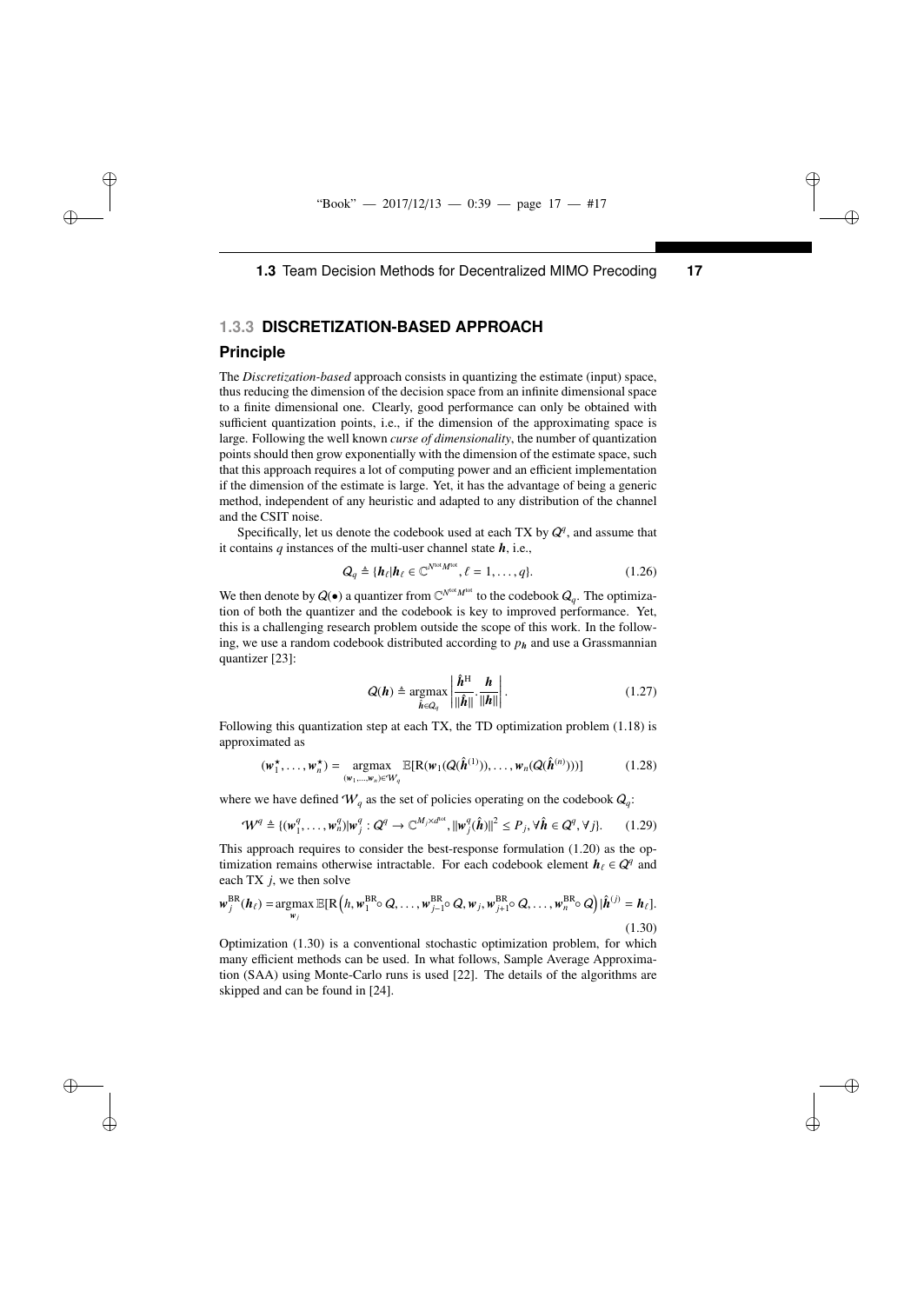# **18 CHAPTER 1** Chapter Title

 $\oplus$ 

 $\oplus$ 

 $\oplus$ 

✐



**FIGURE 1.3 Average sum rate as a function of the per-TX power constraint.**

The robust precoding solution significantly improve the sum rate, in particular at high SNR. Higher gains are expected to be possible through the optimization of the codebook at each TX.

### **Performance Evaluation**

In these simulations, we choose  $n = 2$  TXs and  $K = 2$  RXs with all the nodes having a single-antenna. We also choose

$$
\Sigma_1 = \sqrt{0.5} \mathbf{I}_{N_{\text{tot}}M_{\text{tot}}}, \quad \Sigma_2 = \sqrt{0.1} \mathbf{I}_{N_{\text{tot}}M_{\text{tot}}}, \quad \rho_{1,2} = 0. \tag{1.31}
$$

To evaluate the efficiency of the proposed precoding scheme, we compare its performance with the upper bound obtained in the case where both TXs have access to the perfect instantaneous CSI and use the sum-rate maximization algorithm from [25]. We also compare the robust precoding scheme to the conventional decentralized precoding approach where each TX designs its precoder using the robust sum-rate maximization algorithm from [26] which is hence the *Locally Robust (LR) precoding scheme*. The quantization codebook is designed with  $q = 10000$  elements.

In Fig. 1.3, the average sum rate is plotted as a function of the SNR. It can be seen that the discretization approach outperforms the locally robust precoding at any SNR

 $\oplus$ 

✐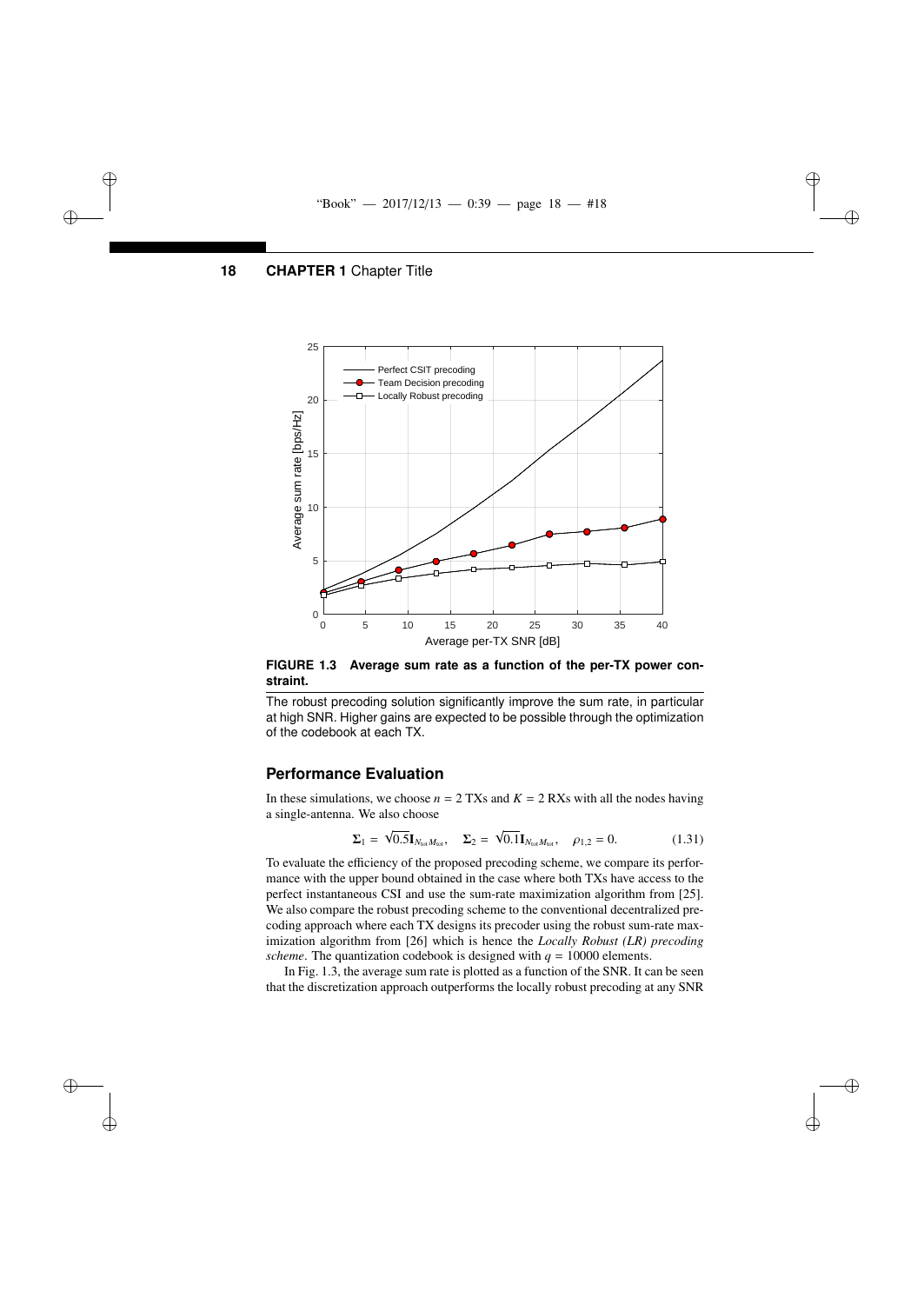✐

✐

✐

#### **1.3** Team Decision Methods for Decentralized MIMO Precoding **19**

value. The robust precoding performs well at low to medium SNR and, in contrast to the LR precoding, is able to achieve a positive slope by serving only one user at high SNR. The proposed precoding suffers at high SNR from a degradation of the performance due to the quantization noise. This loss is expected to be reduced with more computational power and the optimization of the codebooks and the quantizer.

#### **1.3.4 HIERARCHICAL APPROACH**

# **Principles**

✐

✐

✐

✐

We now consider the Deterministic Hierarchical Information Structure (DHIS) described in Section 1.2.5.2. Consequently, the TXs can be ordered such that TX *j* has also access to the CSIT at TX *j'* for  $j' < j$ . In this case, the best-response optimization problem (1.20) for a given channel realization  $\hat{h}^{(j)}$  simplifies to tion problem (1.20) for a given channel realization  $\hat{h}^{(j)}$  simplifies to

$$
\boldsymbol{w}_{j}^{\text{BR}}(\hat{\boldsymbol{h}}^{(j)}) = \underset{\boldsymbol{w}_{j}}{\operatorname{argmax}} \mathbb{E}_{\boldsymbol{h}, \hat{\boldsymbol{h}}^{(j+1)}, \dots, \hat{\boldsymbol{h}}^{(n)}} \Big[ R\left(\boldsymbol{w}_{1}^{\text{BR}}, \dots, \boldsymbol{w}_{j-1}^{\text{BR}}, \boldsymbol{w}_{j}, \boldsymbol{w}_{j+1}^{\text{BR}}, \dots, \boldsymbol{w}_{n}^{\text{BR}}\right) \Big].
$$
\n(1.32)

The key element in (1.32) is the conditioning on  $\hat{h}^{(1)}, \dots, \hat{h}^{(j)}$  which implies that the uncertainty concerns only the estimates at the TXs having a more accurate estimate uncertainty concerns only the estimates at the TXs having a more accurate estimate, i.e.,  $TX$  *j'* with  $j' > j$ . This deterministic hierarchical assumption strongly simplifies the problem as it allows to start from the most informed  $TX$  which knows all the the problem as it allows to start from the most informed TX which knows all the estimates before turning to the decision at the less informed TXs. Yet, the remaining difficulty resides in the fact that for  $j < n$ , TX  $j$  must still cope with its lack of knowledge associated with the better informed devices. Fortunately this problem can be circumvented by resorting to a simple heuristic strategy consisting in considering that TX *j* –when computing its precoding coefficients– assumes that TX *j'* for *j'* > *j*,<br>has also received the same channel estimate  $\hat{h}^{(j)}$ . Following this approximation, the has also received the same channel estimate  $\hat{h}^{(j)}$ . Following this approximation, the policy  $w_j^{\text{HC}}$  at TX *j* is obtained from

$$
(\boldsymbol{w}_j^{\text{HC}}, \boldsymbol{v}_{j+1} \dots, \boldsymbol{v}_n) = \underset{\boldsymbol{w}_{j,\dots,\text{W}_n}}{\text{argmax}} \mathbb{E}[\mathbf{R}(\boldsymbol{w}_1^{\text{HC}}, \dots \boldsymbol{w}_{j-1}^{\text{HC}}, \boldsymbol{w}_j(\hat{\boldsymbol{h}}^{(j)}), \dots, \boldsymbol{w}_n(\hat{\boldsymbol{h}}^{(j)}))]. \tag{1.33}
$$

The auxiliary variables  $v_{j+1}, \ldots, v_n$  are not used for the actual transmission due to that fact that TX *j'* with  $j' > j$  will use whatever more accurate information is available<br>locally to improve the precoding decision i.e. it will solve (1.33) with its own local locally to improve the precoding decision, i.e., it will solve (1.33) with its own local CSIT  $\hat{h}^{(j')}$ .

The optimization problem now reduces to a conventional robust precoder optimization. Indeed, the expression in (1.33) depends only on the channel estimate  $\hat{h}^{(j)}$ such that it is not anymore necessary for TX *j* to *estimate* the information available at the other TXs. Hence, it is possible to adapt the Locally Robust precoding scheme from the literature to that setting using standard linear algebra (see [27, 28] for more details on the computation of the precoder at each TX).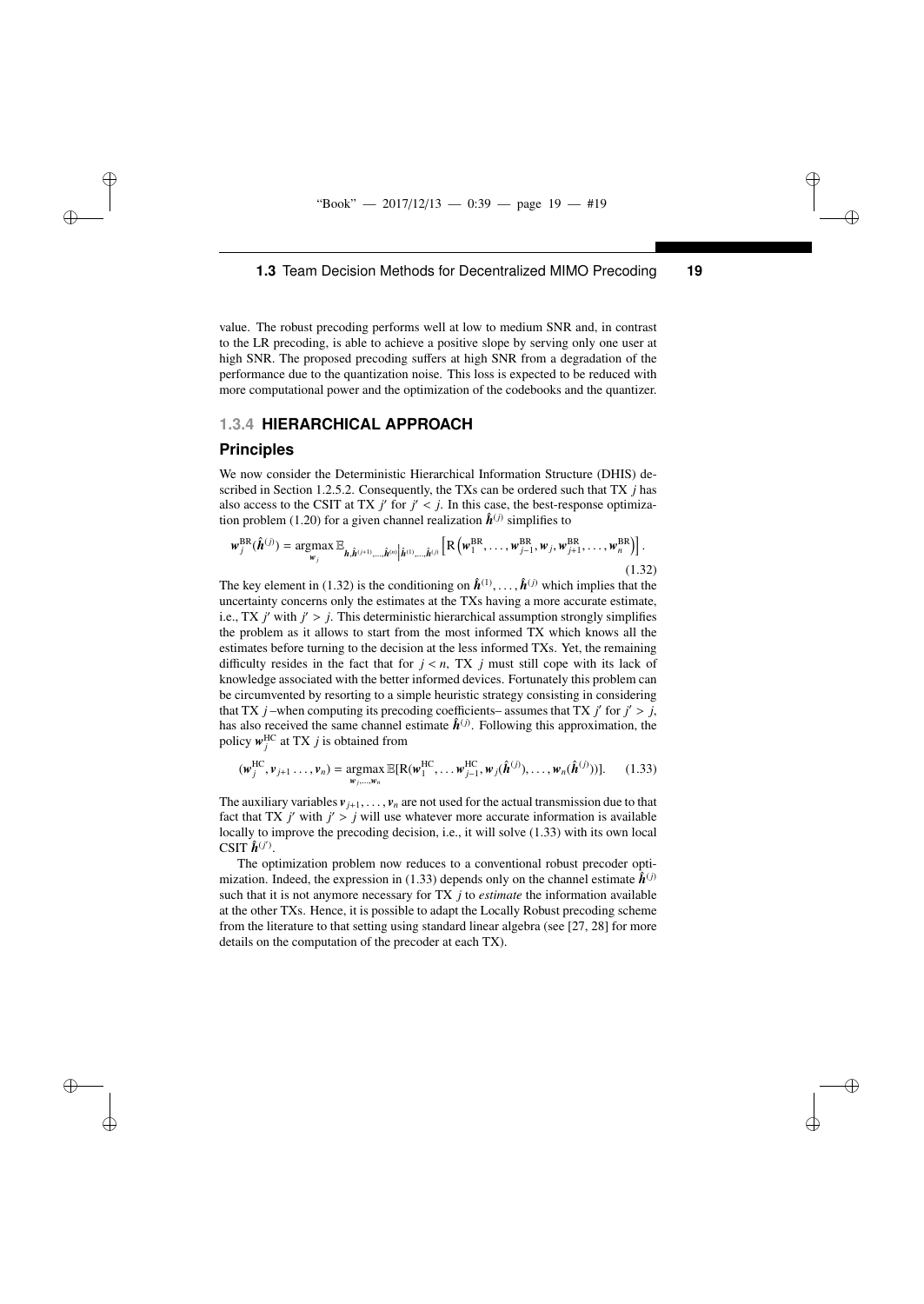"Book" — 2017/12/13 — 0:39 — page  $20 - #20$ 

# **20 CHAPTER 1** Chapter Title

 $\oplus$ 

 $\oplus$ 

 $\oplus$ 

 $\bigoplus$ 



**FIGURE 1.4 Average sum rate as a function of the available transmit power** *P***.**

The hierarchical precoding algorithm performs very well as the hierarchical structure allows the TXs with an accurate CSIT to reduce the interference generated by the other TXs, i.e., to compensate for their precoding decisions.

# **Performance Evaluation**

To evaluate the performance of the proposed hierarchical precoding algorithm, the performance is averaged over 1000 channel realizations via Monte-Carlo simulations. We consider a simple configuration with  $n = 4$  single antenna TXs and  $K = 4$ single antenna RXs. We furthermore assume that each TX has the same power constraint *P*. The hierarchical precoding algorithm is compared with the maximum sum rate algorithm from [25] using perfect CSIT at every TX and with a *Locally Robust* algorithm from the literature [29, 26] which is hence applied in a distributed manner at each TX using the CSI locally available. We show in Fig. 1.4, the average sum rate as a function of the per-TX power constraint in the following simple CSI configuration

$$
\Sigma^{(1)} = \Sigma^{(2)} = \sqrt{0.25} \mathbf{I}_{N_{\text{tot}} M_{\text{tot}}} \n\Sigma^{(3)} = \Sigma^{(4)} = 0 \mathbf{I}_{N_{\text{tot}} M_{\text{tot}}} \tag{1.34}
$$

 $\oplus$ 

✐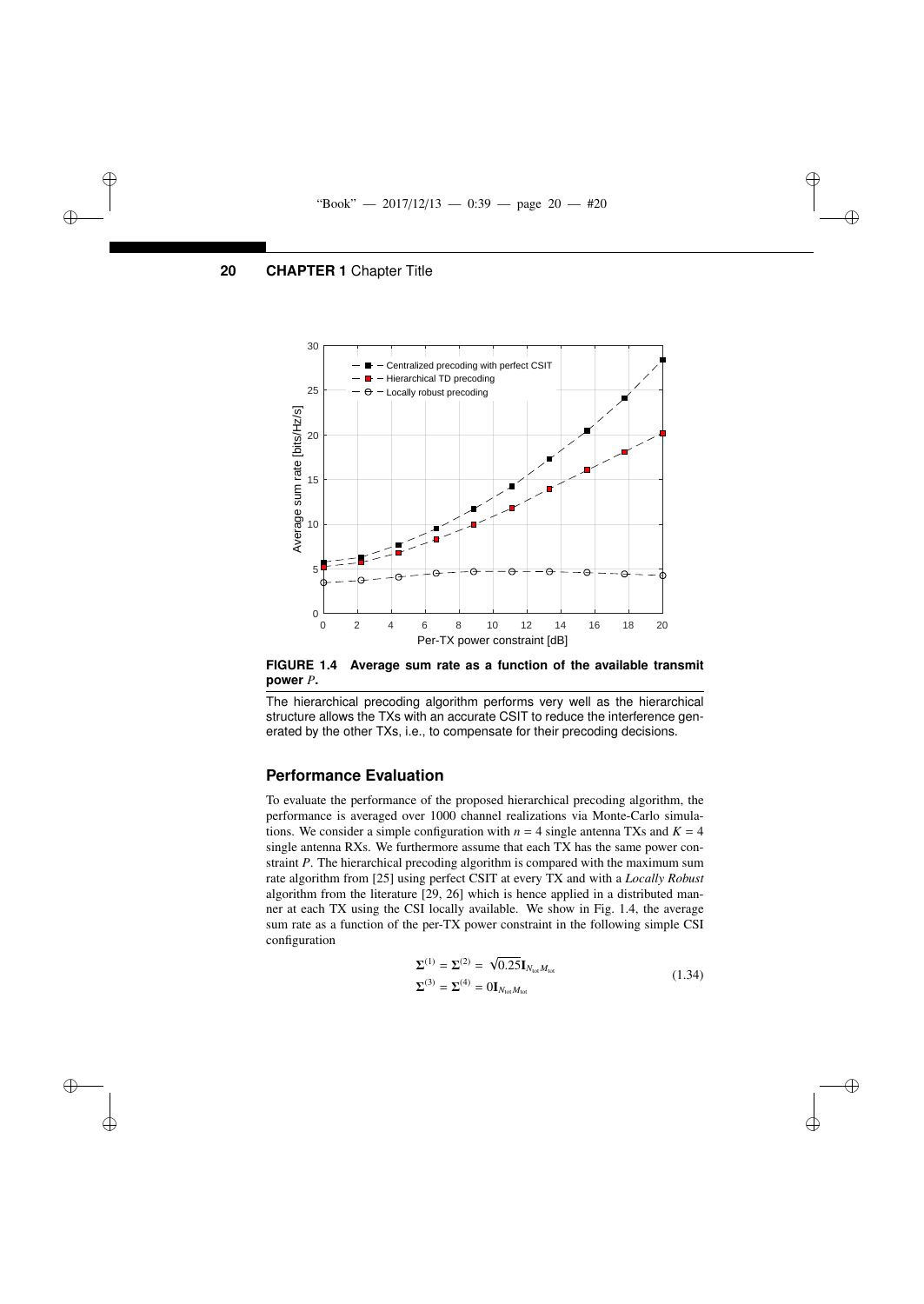# **1.4** Conclusion **21**

 $\oplus$ 

 $\oplus$ 

✐

✐

It can be seen that the TD robust scheme outperforms significantly the locally robust scheme. In particular, a positive slope is achieved. This follows from the DHIS which allows the TXs having perfect CSIT to adapt to the transmit coefficients of the TXs having less accurate CSIT, thus effectively reducing interference. This simulation confirms hence the intuition that hierarchical CSIT can be beneficial to enforce consistency and allows to reach good performance even when some TXS have very inaccurate CSIT.

# **1.4 CONCLUSION**

 $\bigoplus$ 

 $\oplus$ 

✐

✐

This chapter introduces the challenges related to device-centric coordination where devices only have their own local and noisy versions of the channel state information. We present a few avenues for further research and some initial results for solving the decentralized policy design arising from device-centric coordination. An illustration of the benefits of robust coordination design is given for the example of decentralized MIMO precoding in wireless networks.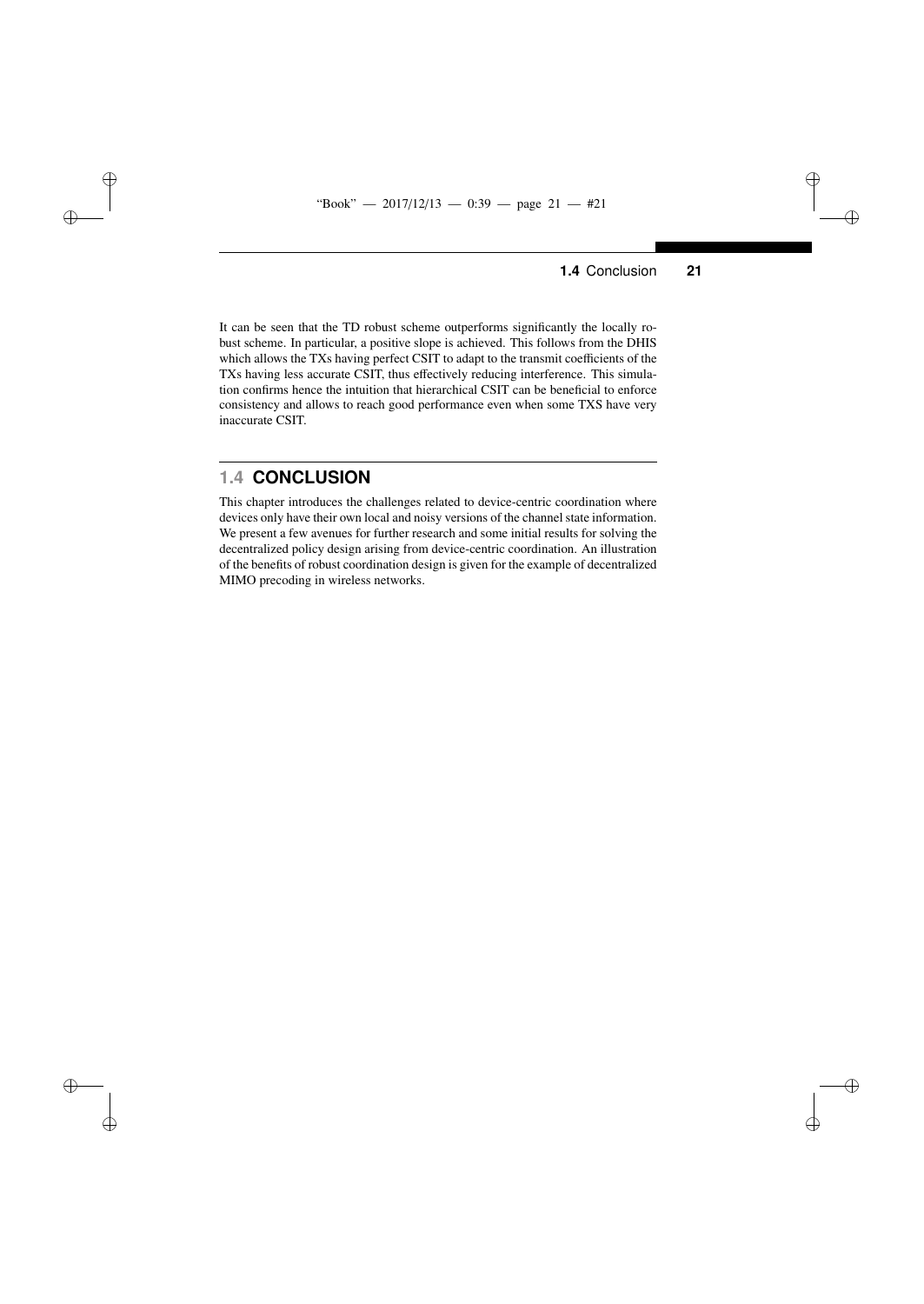✐

✐

✐

## **22 CHAPTER 1** Chapter Title

 $\oplus$ 

✐

✐

✐

# **ACKNOWLEDGMENTS**

The authors gracefully acknowledge the support of the European H2020 ERC project *PERFUME* for this work.

# **REFERENCES**

- 1. Chen J, Gesbert D, Optimal positioning of flying relays for wireless networks: A LOS map approach. In: Proc. IEEE International Conference on Communications (ICC), 2017.
- 2. Mozaffari M, Saad W, Bennis M, Debbah M, Drone small cells in the clouds: Design, deployment and performance analysis. In: Proc. IEEE Global Communications Conference (GLOBE-COM), 2015.
- 3. Gesbert D, Hanly S, Huang H, Shamai (Shitz) S, Simeone O, Yu W, Multi-cell MIMO cooperative networks: a new look at interference. IEEE J Sel Areas Commun 2010; 28(9):1380–1408.
- 4. Saad W, Han Z, Debbah M, Hjorungnes A, Basar T, Coalitional game theory for communication networks. IEEE Signal Processing Magazine 2009; 26(5):77–97.
- 5. Han Z, Niyato D, Saad W, Baar T, Hjrungnes A, Game theory in wireless and communication networks: Theory, models, and applications. 1st ed., New York, NY, USA: Cambridge University Press, 2012. ISBN 0521196965, 9780521196963.
- 6. Bistritz I, Leshem A, Approximate best-response dynamics in Random Interference games. IEEE Transactions on Automatic Control 2017; PP(99):1–1.
- 7. Harsanyi JC, A new theory of equilibrium selection for games with incomplete information. Games and Economic Behavior 1995; 10(2):318–332.
- 8. Radner R, Team decision problems. The Annals of Mathematical Statistics 1962;
- 9. Cuff PW, Permuter HH, Cover TM, Coordination Capacity. IEEE Trans Inf Theo 2010; 56(9):4181–4206.
- 10. Boyd S, Parikh N, Chu E, Peleato B, Eckstein J, Distributed optimization and statistical learning via the alternating Direction method of multipliers. Foundations and Trends in Machine Learning 2011; 3(1):1–122.
- 11. Dimakis AG, Kar S, Moura JMF, Rabbat MG, Scaglione A, Gossip algorithms for distributed signal processing. Proceedings of the IEEE 2010; 98(11):1847–1864.
- 12. Nash J, Non-cooperative games. Annals of Mathematics, 1951.
- 13. Jindal N, MIMO Broadcast Channels with finite-rate feedback. IEEE Trans Inf Theory 2006; 52(11):5045–5060.
- 14. Wagner S, Couillet R, Debbah M, Slock D, Large system analysis of linear precoding in correlated MISO Broadcast Channels under limited feedback. IEEE Trans Inf Theory 2012; 58(7):4509–4537.
- 15. de Kerret P, Gesbert D, Degrees of freedom of the network MIMO channel with distributed CSI. IEEE Trans Inf Theory 2012; 58(11):6806–6824.
- 16. Cover T, Thomas A, Elements of information theory. Wiley-Interscience, 2006.
- 17. de Kerret P, Gesbert D, Network MIMO: Transmitters with no CSI Can Still be Very Useful. In: Proc. IEEE International Symposium on Information Theory (ISIT), 2016.
- 18. Bazco A, de Kerret P, Gesbert D, Gresset N, Generalized Degrees-of-Freedom of the 2-User Case MISO Broadcast Channel with Distributed CSIT. In: Proc. IEEE International Sympo-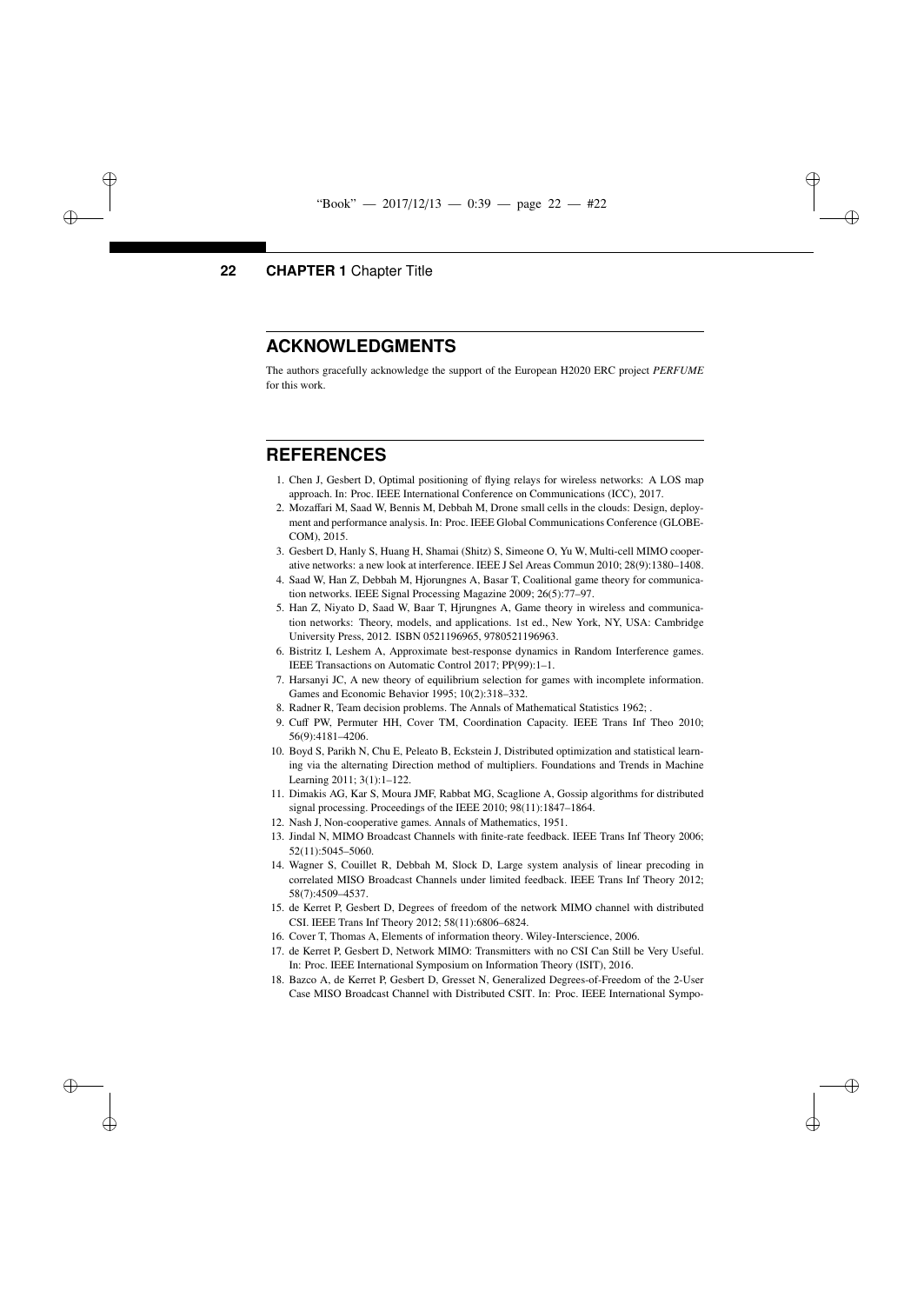### **1.4** Conclusion **23**

 $\oplus$ 

 $\oplus$ 

✐

✐

sium on Information Theory (ISIT), 2017.

 $\oplus$ 

✐

✐

- 19. Spencer QH, Swindlehurst AL, Haardt M, Zero-forcing methods for downlink spatial multiplexing in multiuser MIMO Channels. IEEE Trans Signal Process 2004; 52(2):461–471.
- 20. Couillet R, Debbah M, Random matrix methods for wireless Communications. Cambridge University Press, 2011.
- 21. Li Q, de Kerret P, Gesbert D, Gresset N, Robust regularized ZF in cooperative Broadcast Channel under Distributed CSIT, 2017. Submitted to IEEE Trans. Inf. Theo.
- 22. Shapiro A, Dentcheva D, Ruszczynski A, Lectures on Stochastic Programming: Modeling and Theory. Philadelphia, PA, USA: Society for Industrial and Applied Mathematics, 2014. ISBN 1611973422, 9781611973426.
- 23. Dai W, Liu Y, Rider B, Quantization bounds on Grassmann manifolds and applications to MIMO communications. IEEE Trans Inf Theory 2008; 54(3):1108–1123.
- 24. de Kerret P, Gesbert D, Quantized Team Precoding: A robust approach for network MIMO under general CSI uncertainties. In: Proc. IEEE International Workshop on Signal Processing Advances in Wireless Communications (SPAWC), 2016.
- 25. Christensen SS, Agarwal R, Carvalho E, Cioffi JM, Weighted sum-rate maximization using weighted MMSE for MIMO-BC beamforming design. IEEE Trans on Wireless Commun 2008; 7(12):4792–4799.
- 26. Fritzsche R, Fettweis GP, Robust sum rate maximization in the multi-cell MU-MIMO downlink. In: Proc. IEEE Wireless Communications and Networking Conference (WCNC), 2013.
- 27. Fritzsche R, Fettweis G, Distributed robust sum rate maximization in cooperative cellular networks. In: Proc. IEEE Workshop on Cooperative and Cognitive Mobile Networks (CoCoNet), 2013.
- 28. de Kerret P, Fritzsche R, Gesbert D, Salim U, Robust precoding for network MIMO with hierarchical CSIT. In: Proc. IEEE International Symposium on Wireless Communication Systems (ISWCS), 2014.
- 29. Negro F, Ghauri I, Slock DTM, Sum Rate maximization in the noisy MIMO interfering Broadcast Channel with partial CSIT via the expected weighted MSE. In: Proc. IEEE International Symposium on Wireless Communication Systems (ISWCS), 2012.